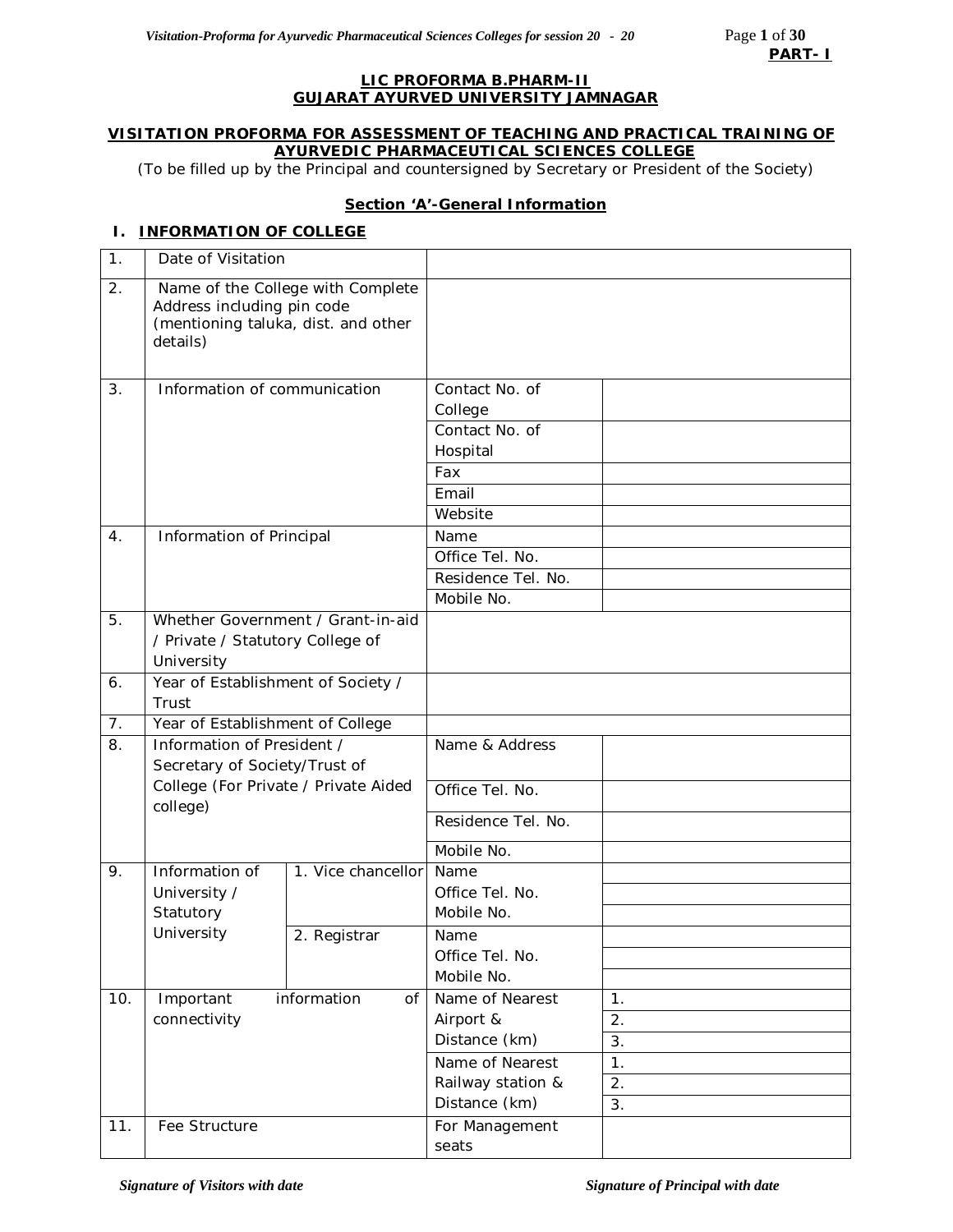# *Visitation-Proforma for Ayurvedic Pharmaceutical Sciences Colleges for session 20 - 20* Page **2** of **30**

|     | visuation-Frojorma for Ayarveate Fharmaceutical Sciences Coueges for session 20 - 20 |                                     | $1$ age $\neq$ 01 JU |
|-----|--------------------------------------------------------------------------------------|-------------------------------------|----------------------|
|     |                                                                                      | For Government                      |                      |
|     |                                                                                      | seats                               |                      |
|     |                                                                                      | Name of the fee                     |                      |
|     |                                                                                      | fixation authority                  |                      |
| 12. | Year of 1 <sup>st</sup> permission of State Govt.                                    |                                     |                      |
| 13. | Date & Year of First Permission of GAU with Intake                                   |                                     |                      |
|     | Capacity                                                                             |                                     |                      |
|     | 1 <sup>st</sup> affiliation of University.                                           | Name of University                  |                      |
| 14. |                                                                                      |                                     |                      |
|     |                                                                                      | Year of 1 <sup>st</sup> affiliation |                      |
| 15. | At Present Intake Capacity                                                           | Course                              | Intake Capacity      |
|     |                                                                                      | UG                                  |                      |
| 16. | Name of nearest Police Station                                                       | Name & Address                      |                      |
|     |                                                                                      | Telephone Number                    |                      |
| 17. | Name of other Ayurvedic Pharmacy Colleges within radius                              |                                     |                      |
|     | of 50 km                                                                             |                                     |                      |
|     |                                                                                      |                                     |                      |

# **II. DETAILS OF LAND**

| 1.  | Total area of land with Society/Trust (in acres)                      |           |
|-----|-----------------------------------------------------------------------|-----------|
|     | Ownership of land (Own/Lease/Rented)                                  |           |
| 2.  | In the name of the Society/Trust                                      |           |
|     | In the name of President/Secretary                                    |           |
|     | Whether entire land is in one plot or more than one. If more than     |           |
| 3.  | one, then size and distance between these plots                       |           |
| 4.  | Whether the land available with the Society/Trust is entirely for     |           |
|     | Ayurvedic Pharmaceutical Sciences College and attached Hospital or    |           |
|     | for any other Institute also, if so, details thereof.                 |           |
| 5.  | Information regarding other institutions/colleges run by the same     |           |
|     | society/trust. Whether they are in same building/campus.              |           |
| 6.  | Whether College and Hospital building are in same premises            | Yes/No    |
|     | If no, distance between College and Hospital in km.                   |           |
| 7.  | Total area of land allotted to the Ayurvedic Pharmaceutical Sciences  |           |
|     | college (in acres)                                                    |           |
| 8.  | Total area of land allotted to the hostels (in acres)                 |           |
| 9.  | Name of other institutions running in the campus of Ayurvedic         |           |
|     | Pharmaceutical College                                                |           |
| 10. | Whether the College and Hospital building have ever been shifted to   | Yes/No    |
|     | some other place since 2003.                                          |           |
|     | If yes, then how many times it has changed the place and whether all  |           |
|     | the necessary formalities/permission had taken place                  |           |
|     | (Please furnish a copy of relevant documents duly certified)          |           |
| 11. | Whether the management/society of college (in case of private         | Yes/No    |
|     | College) has ever changed since 2003.                                 |           |
|     | If yes, whether all the necessary formalities/permission had taken    |           |
|     | place (Please furnish a copy of relevant documents duly certified)    |           |
| 12. | Approval from state government for total no. of seats to be filled by | Yes / No* |
|     | the management / society of college for this course.                  |           |
| 13. | Approval from GAU for total no. of seats to be filled by the          | Yes / No* |
|     | management / Society of college for this course.                      |           |
| 14. | Whether the management/society of college has own Ayurved             | Yes / No  |
|     | Pharmacy.                                                             |           |
|     | If no, MoU's with other Ayurvedic Hospital                            |           |
|     | (Please furnish a copy of relevant documents duly certified)          |           |

**\*** Attach annexure of approval of seats for this course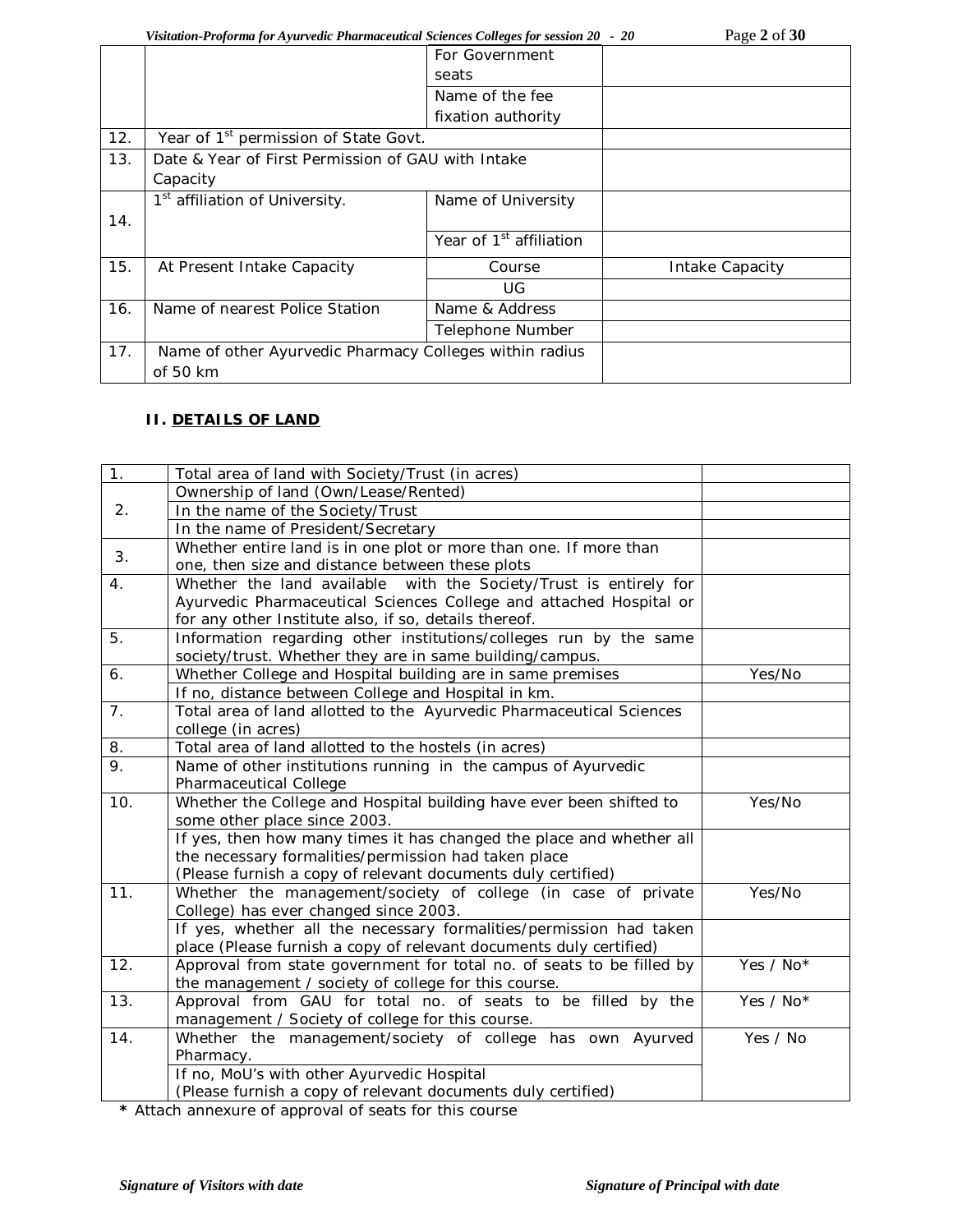## **SECTION B**

#### **INFORMATION OF THE COLLEGE**

#### **I. INFORMATION OF ADMITTED STUDENTS**

|                          | No. of Students admitted | <b>Students</b>                            | Name and                            |  |
|--------------------------|--------------------------|--------------------------------------------|-------------------------------------|--|
| Year of<br>Admissio<br>n | <b>UG Course</b>         | admitted<br>by order of<br>Court<br>order. | Date of last<br>admitted<br>student |  |
|                          | Govt. quota              | Management quota                           |                                     |  |
| 20 -                     |                          |                                            |                                     |  |

#### *Note:-*

- *1. List of students in UG Course admitted in the Years 2011-2014 be furnished as per ANNEXURE-I*
- *2. In case admissions done as per court order mention the W.P.No. and attach the copy of court order.*
- *3. If required additional sheet be attached in prescribed format regarding information of PG Course.*

## **II. AREA OF COLLEGE**

| Sr.No.         | <b>Particulars</b>                                                                           | <b>Required Area</b><br>(in Sq.mt) upto 60<br>intake | Available<br>Area/Remarks |
|----------------|----------------------------------------------------------------------------------------------|------------------------------------------------------|---------------------------|
|                | <b>TOTAL CONSTRUCTED</b><br><b>AREA OF COLLEGE</b>                                           | 2630                                                 |                           |
| 1 <sub>1</sub> | Administrative wing<br>a. Principal's Chamber<br>Office $-1$ $-$<br>$b_{1}$<br>Establishment | 260<br>50<br>60                                      |                           |
|                | c. Office $-11 -$ Academics<br><b>Confidential Room</b><br>d.<br>Meeting Hall (Staff)<br>е.  | 60<br>30<br>60                                       |                           |
| 2.             | Lecturer Hall                                                                                | 300<br>(4 classroom x 75)                            |                           |
| 3.             | Seminar / Conference / Exam<br>Hall                                                          | 300                                                  |                           |
| 4.             | Auditorium / Multi Purpose<br>Hall (Desirable)                                               | 600<br>500 seating<br>capacity                       |                           |
| 5.             | Library                                                                                      | 300                                                  |                           |
| 6.             | <b>Teaching Departments</b>                                                                  | 930                                                  |                           |
|                | a. Rasashastra & Bhaishajya<br>Kalpana - II                                                  | 100                                                  |                           |
|                | I - Instrument Room<br>II - Store Room                                                       | 30<br>30                                             |                           |
|                | b. Dravyaguna - I<br>Museum                                                                  | 100<br>50                                            |                           |
|                | c. Pharmacognosy of<br>Ayurvedic Drugs - I                                                   | 100                                                  |                           |
|                | II - Store Room<br>d. Pharmaceutical Analysis of<br>Ayurvedic Drugs - I                      | 20<br>100                                            |                           |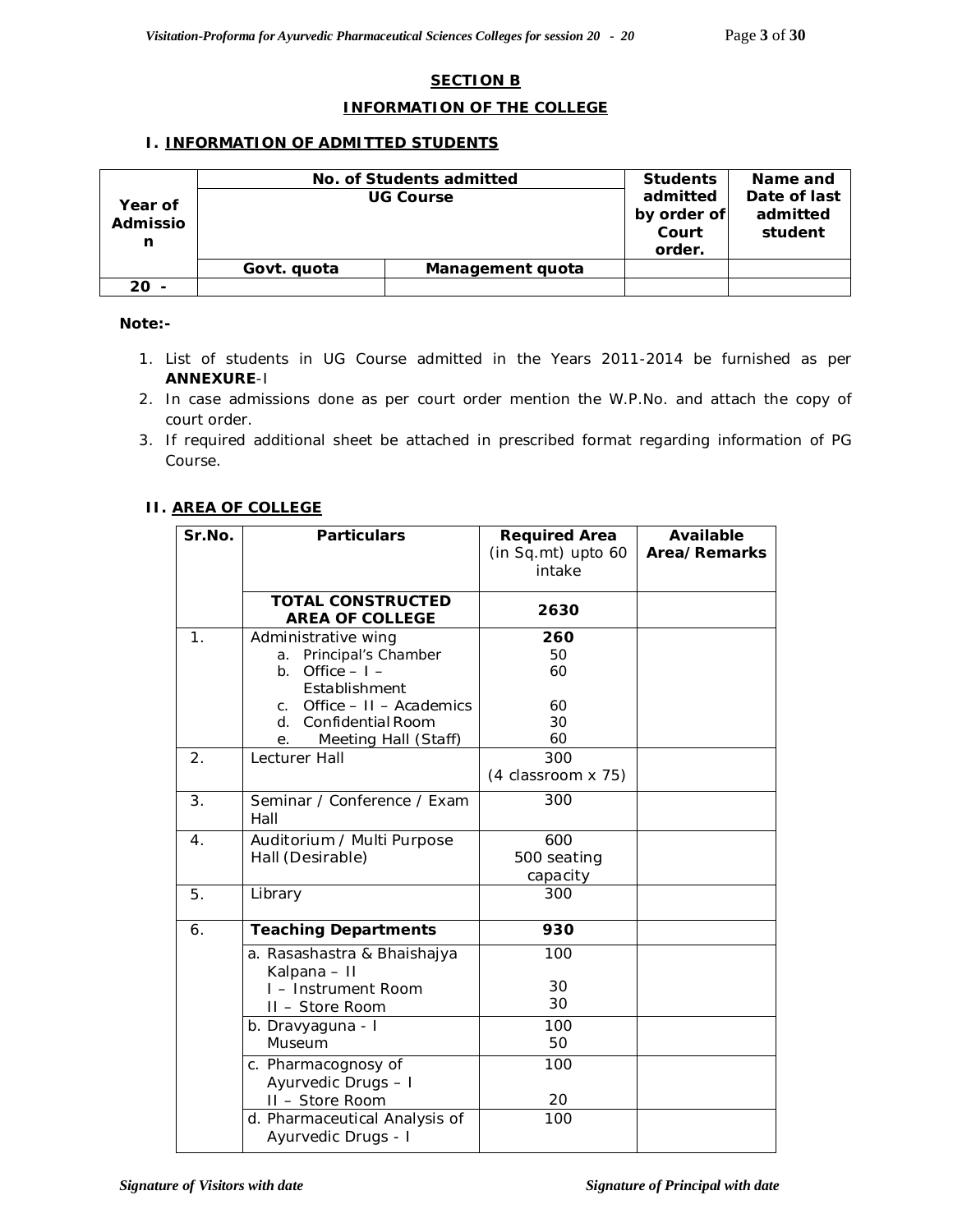*Visitation-Proforma for Ayurvedic Pharmaceutical Sciences Colleges for session 20 - 20* Page **4** of **30**

|                | e. Physical Pharmacy &<br>Pharmaceutics    | 100                                    |  |
|----------------|--------------------------------------------|----------------------------------------|--|
|                | f. Pharmaceutical<br>Microbiology          | 100                                    |  |
|                | a. Sterile room for Laminar<br><b>Flow</b> | 10                                     |  |
|                | g. Pharmaceutical<br>Biochemistry          | 100                                    |  |
| 7 <sub>1</sub> | Canteen                                    | 100                                    |  |
| 8.             | <b>Herbal Garden</b>                       | Adequate Number<br>of Medicinal Plants |  |

**\*** Physical Pharmacy Lab. will be shared with Pharmaceutical Technology Lab.

# **II – A. HERBAL GARDEN**

| Sr.No. | <b>Particulars</b>                                                  | Requirement | Available |
|--------|---------------------------------------------------------------------|-------------|-----------|
|        | Area                                                                | 1000 sq.mt  |           |
|        | Total number of Medicinal plants with name<br>(List to be enclosed) | 200         |           |
| 3.     | Irrigation facility - available/not available                       | Yes         |           |

# **III. STAFF FACILITIES:**

| Sr.<br>No. | Name of infrastructure                | Requirement<br>as per Norms    | Requirement<br>as per                     |     | Available                | Remarks/<br>Deficiency |
|------------|---------------------------------------|--------------------------------|-------------------------------------------|-----|--------------------------|------------------------|
|            |                                       | in number                      | Norms, in<br>area                         | No. | Area in<br><b>Sq Mts</b> |                        |
| 2          | Faculty Rooms for<br>B. Pharm. course |                                | 10 Sq Mts. x n<br>$(n=No of$<br>teachers) |     |                          |                        |
| 3.         | Library Staff                         | Librarian<br>Assist. Librarian | 10 Sq Mts. x 2                            |     |                          |                        |

# **IV. STUDENT FACILITIES:**

| Sr.<br>No.    | Name of infrastructure                                 | <b>Requirement as</b><br>per Norms, in |     | Available           | Remarks/<br>Required |
|---------------|--------------------------------------------------------|----------------------------------------|-----|---------------------|----------------------|
|               |                                                        | area                                   | No. | Area in<br>Sq. Mts. |                      |
|               | Girl's Common Room<br>(Essential)                      | 60 Sq. Mts.                            |     |                     |                      |
| $\mathcal{P}$ | Boy's Common Room<br>(Essential)                       | 60 Sq. Mts.                            |     |                     |                      |
| 3             | <b>Toilet Blocks for Boys</b>                          | 24 Sq. Mts.                            |     |                     |                      |
| 4             | <b>Toilet Blocks for Girls</b>                         | 24 Sq. Mts.                            |     |                     |                      |
| 5             | Drinking Water facility -<br>Water Cooler (Essential). | 5 Sq. Mts., each floor                 |     |                     |                      |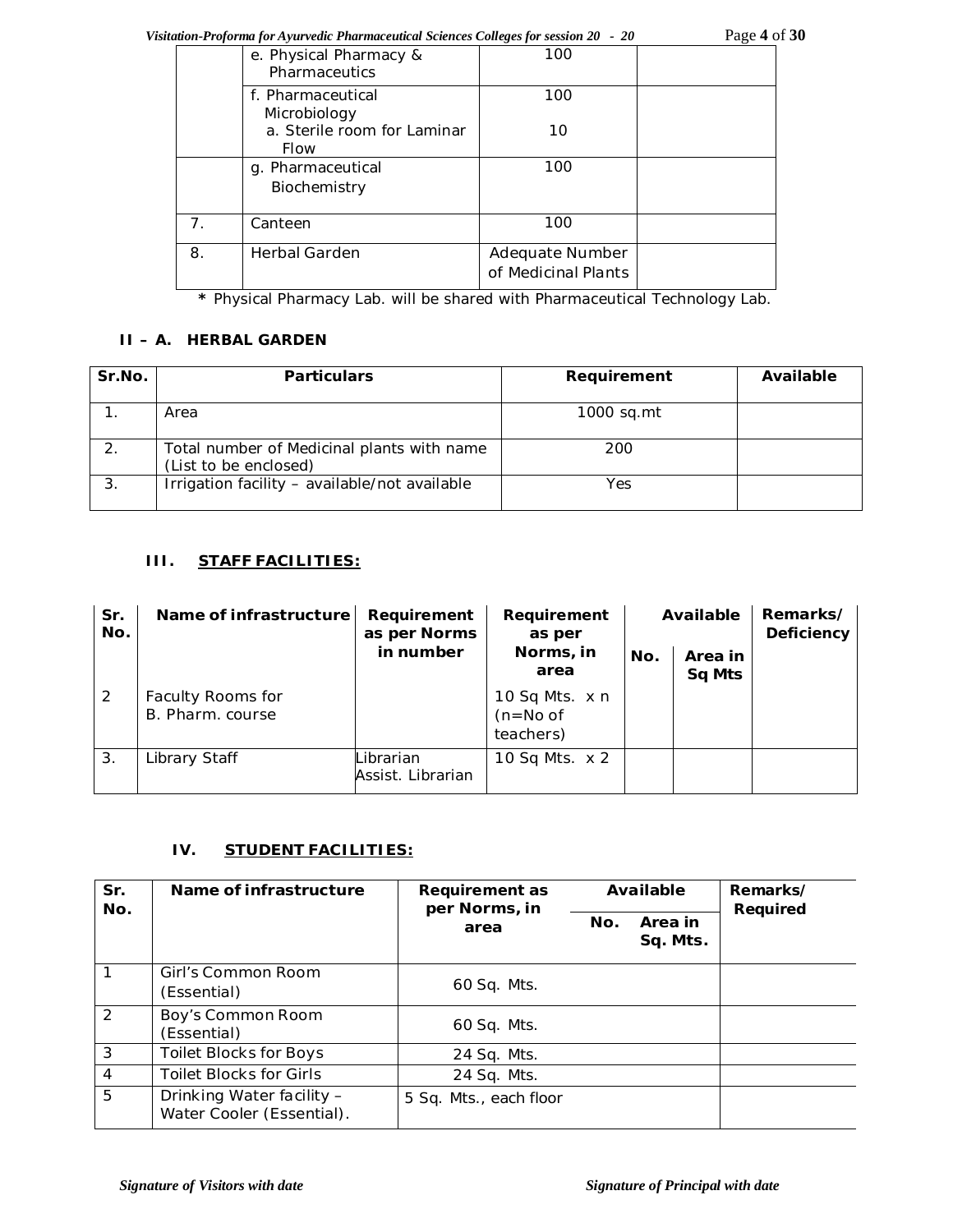*Visitation-Proforma for Ayurvedic Pharmaceutical Sciences Colleges for session 20 - 20* Page **5** of **30** 6 | Boy's Hostel (Desirable) | 9 Sq. Mts. / Room Single occupancy 7 Girl's Hostel (Desirable) 9 Sq. Mts. / Room (single occupancy) 20 Sq Mts. / Room (triple occupancy) 8 Power Backup Provision ----

# **IV – A. DETAILS OF HOSTEL**

(Desirable)

| Hostel | Area<br>(sq.mtr.) | Own $\prime$<br>Rented | No. of<br><b>Rooms</b> | Capacity | Mess facility<br>(available/not<br>available) | Warden<br>(available/not<br>available) |
|--------|-------------------|------------------------|------------------------|----------|-----------------------------------------------|----------------------------------------|
| Boys   |                   |                        |                        |          |                                               |                                        |
| Girls  |                   |                        |                        |          |                                               |                                        |

# **V. AMENITIES**

| Sr. No. | <b>Name</b>                              | Requirement             | Available |                | <b>Not</b>    | <b>Remarks</b>  |
|---------|------------------------------------------|-------------------------|-----------|----------------|---------------|-----------------|
|         |                                          | as per Norms<br>in area | No.       | Area in<br>Sq. | Avail<br>able | /Deficien<br>Сy |
| 1.      | Principal quarters                       | 80 Sq. Mts.             |           |                |               |                 |
| 2.      | Staff quarters                           | 16 x 80 Sq. Mts.        |           |                |               |                 |
| 3.      | Canteen                                  | 100 Sq. Mts.            |           |                |               |                 |
| 4.      | Parking Area for staff and students      |                         |           |                |               |                 |
| 5.      | <b>Bank Extension Counter</b>            |                         |           |                |               |                 |
| 6.      | Co-operative Stores                      |                         |           |                |               |                 |
| 7.      | <b>Guest House</b>                       | 80 Sq. Mts.             |           |                |               |                 |
| 8.      | <b>Transport Facilities for students</b> |                         |           |                |               |                 |
| 9.      | Medical Facility (First Aid)             |                         |           |                |               |                 |

# **VI. DETAILS OF COLLEGE DEPARTMENTS**

|     | Departments/Subjects             | No. of       | No. of | No. of   |        | No. of Praposed       |
|-----|----------------------------------|--------------|--------|----------|--------|-----------------------|
|     |                                  | Dept.        | Charts | Models/  |        | Lectures / Practicals |
| Sr. |                                  | Library      |        | Specimen |        | carried out in the    |
| No. |                                  | <b>Books</b> |        |          |        | Academic Year 20 -20  |
|     |                                  |              |        |          | Theory | Practical             |
|     |                                  |              |        |          |        |                       |
|     | Rasashastra & Bhaishajya Kalpana |              |        |          |        |                       |
| 1.  | $-11$                            |              |        |          |        |                       |
| 2.  | Dravyaguna – I                   |              |        |          |        |                       |
| 3.  | Pharmacognosy of Ayurvedic Drugs |              |        |          |        |                       |
|     | $\overline{\phantom{0}}$         |              |        |          |        |                       |
|     | Pharmaceutical Analysis of       |              |        |          |        |                       |
| 4.  | Ayurvedic Drugs - I              |              |        |          |        |                       |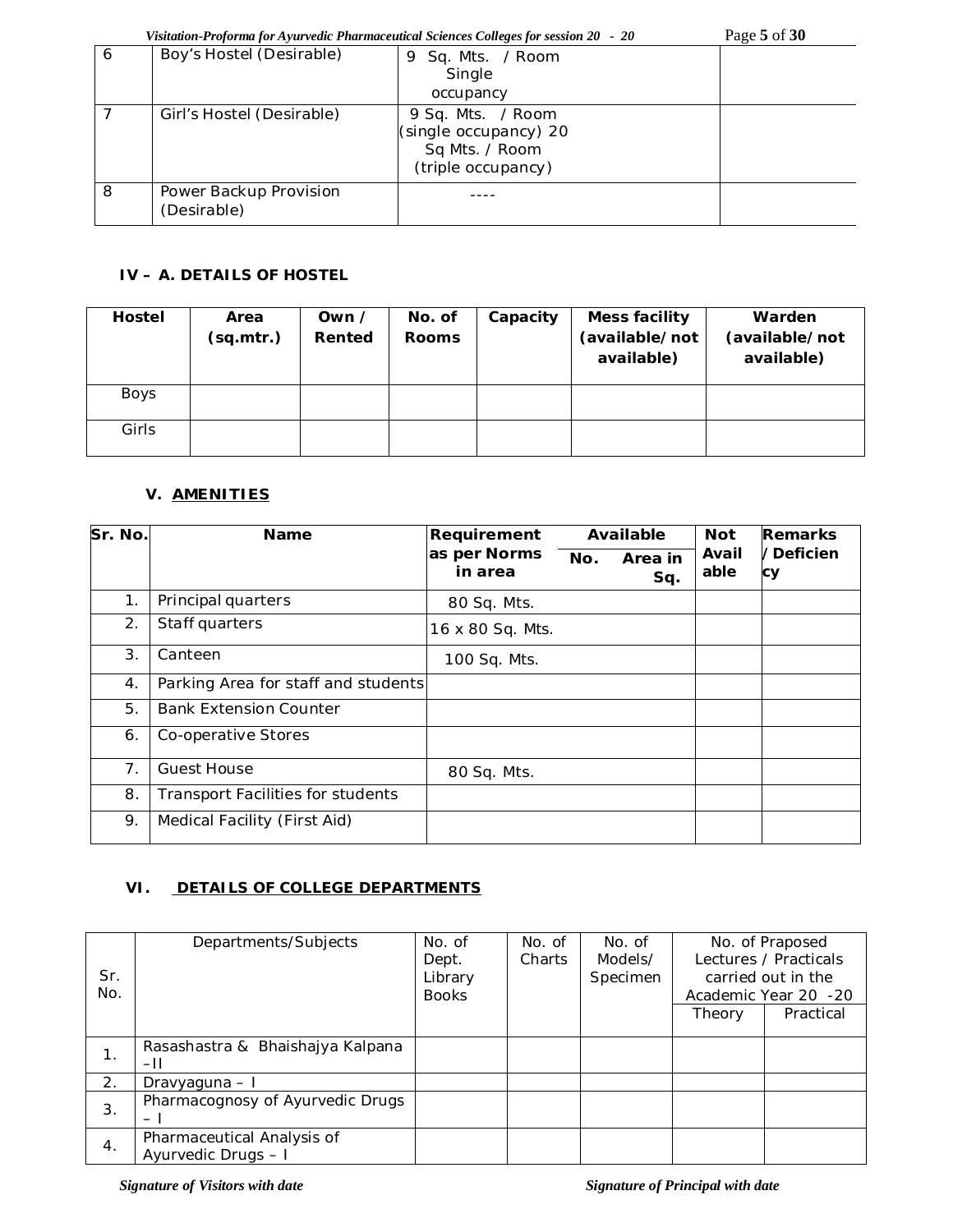*Visitation-Proforma for Ayurvedic Pharmaceutical Sciences Colleges for session 20 - 20* Page **6** of **30**

| b. | Physical Pharmacy and        |  |  |  |
|----|------------------------------|--|--|--|
|    | Pharmaceutics                |  |  |  |
| о. | Pharmaceutical Microbiology  |  |  |  |
|    | Pharmaceutical Biochemistry  |  |  |  |
|    | <b>Environmental Studies</b> |  |  |  |
|    |                              |  |  |  |

\* Detail list of instruments and equipments attach separately.

# **VII.DETAILS OF VARIOUS SECTIONS LIBRARY**

| Sr.No. | <b>Details</b>                                                                                          | Number of<br><b>Books</b><br>available |
|--------|---------------------------------------------------------------------------------------------------------|----------------------------------------|
|        | Number of books                                                                                         |                                        |
| (i)    | Subjective Books                                                                                        |                                        |
| (ii)   | Medical Journals                                                                                        |                                        |
| (iii)  | Others (Unani / Siddha, etc.)                                                                           |                                        |
| (iv)   | Total number of books                                                                                   |                                        |
| 2.     | Number of seats available in reading room (At least 50 Seats for 60<br>Intake- 80 Seats for 100 Intake) |                                        |
| 3.     | Number of computers with internet facility                                                              |                                        |

# **VIII. INFORMATION OF TEACHING STAFF**

| Sr.<br>No.     | Department/<br><b>Subjects</b>                    | <b>Number of Teachers</b><br>required as per GAU<br><b>Norms</b> |                                            | Number of<br><b>Existing Teachers</b>        |                                 |                                               | <b>Total</b>                          |  |
|----------------|---------------------------------------------------|------------------------------------------------------------------|--------------------------------------------|----------------------------------------------|---------------------------------|-----------------------------------------------|---------------------------------------|--|
|                |                                                   | Profe<br>ssor                                                    | <b>Assoc</b><br>iate<br>profe<br><b>SS</b> | <b>Assist</b><br>ant<br><b>Profe</b><br>ssor | <b>Prof</b><br>ess<br><b>or</b> | <b>Ass</b><br>ocia<br>te<br>prof<br>ess<br>or | <b>Assist</b><br>ant<br>Profe<br>ssor |  |
| 1 <sub>1</sub> | Rasashastra and<br>Bhaishajya Kalpana - II        |                                                                  |                                            | 1                                            |                                 |                                               |                                       |  |
| 2.             | Dravyaguna - I                                    |                                                                  |                                            | 1                                            |                                 |                                               |                                       |  |
| 3.             | Pharmacognosy of<br>Ayurvedic Drugs - I           |                                                                  |                                            | 1                                            |                                 |                                               |                                       |  |
| 4 <sub>1</sub> | Pharmaceutical Analysis<br>of Ayurvedic Drugs - I |                                                                  |                                            | 1                                            |                                 |                                               |                                       |  |
| 5.             | Physical Pharmacy and<br>Pharmaceutics            |                                                                  |                                            | 1                                            |                                 |                                               |                                       |  |
| 6.             | Pharmaceutical<br>Microbiology                    |                                                                  |                                            | 1                                            |                                 |                                               |                                       |  |
| 7.             | Pharmaceutical<br>Biochemistry                    |                                                                  |                                            | 1                                            |                                 |                                               |                                       |  |
| 8.             | Environmental Studies                             |                                                                  |                                            |                                              |                                 |                                               |                                       |  |
|                | <b>TOTAL</b>                                      |                                                                  |                                            | 7                                            |                                 |                                               |                                       |  |

Note:- Detailed information of teaching staff be furnished as per Annexure-II

# **XI. INFORMATION OF VISITING FACULTIES**

| Sr.<br>No. | Subject | <b>Faculty Name</b> |
|------------|---------|---------------------|
|            |         |                     |
|            |         |                     |
|            |         |                     |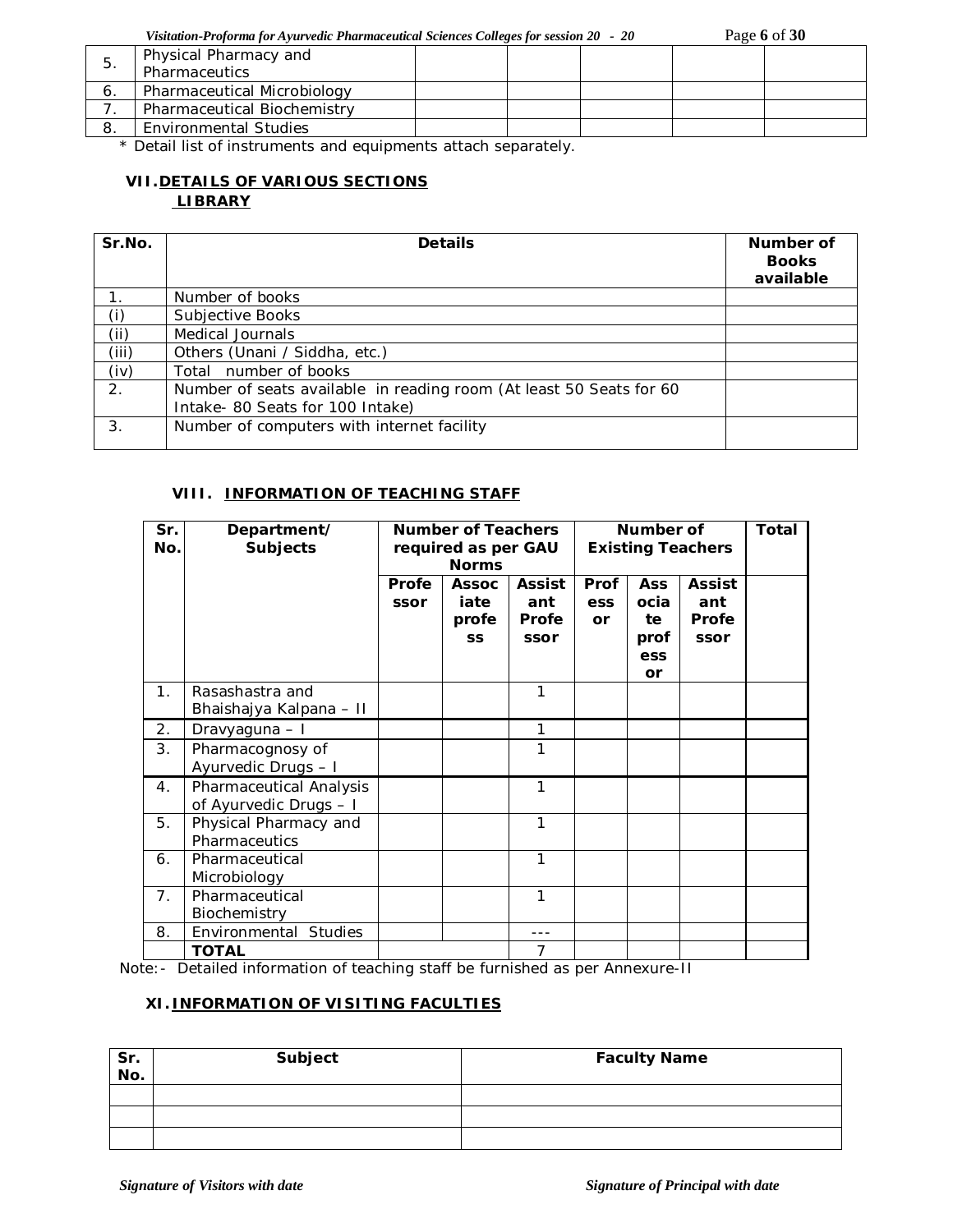Note:- Attach Separate sheet of Details of Visiting Faculties Annexure – III

# **X. DETAILS OF TECHNICAL & OTHER STAFF**

| Sr.No.         | Department/Subject      | Post                      | Requirement | Available |
|----------------|-------------------------|---------------------------|-------------|-----------|
| 1.             | Library                 | Librarian                 |             |           |
|                |                         | Assistant Librarian       |             |           |
|                |                         | Library Attendant or Peon | 2           |           |
| 2.             | College Office          | Clerical staff for        | 4           |           |
|                |                         | administrative and        |             |           |
|                |                         | accounts services         |             |           |
|                |                         | Office Superintendent     |             |           |
|                |                         | Computer Data operator    | 3           |           |
|                |                         | Store keeper & Peon       |             |           |
| 3.             | Rasa Shastra &          | Laboratory Technician     |             |           |
|                | Bhaishajya Kalpana - II | Laboratory Attenders      |             |           |
| $\mathbf{4}$ . | Dravyaguna              | Laboratory Technician     |             |           |
|                |                         | Laboratory Attenders      |             |           |
| 5.             | Pharmacognosy of        | Laboratory Technician     |             |           |
|                | Ayrvedic Drugs - I      | Laboratory Attenders      |             |           |
| 6.             | Pharmaceutical Analysis | Laboratory Technician     |             |           |
|                | of Ayurvedic Drugs - I  | Laboratory Attenders      |             |           |
| 7.             | Pharmaceutical          | Laboratory Technician     |             |           |
|                | Microbiology            | Laboratory Attenders      |             |           |
| 8.             | Pharmaceutical          | Laboratory Technician     |             |           |
|                | Biochemistry            | Laboratory Attenders      |             |           |
| 9.             | Herbal Garden           | Gardener                  |             |           |
| 10.            |                         | <b>Cleaning Personal</b>  | 1 for Each  |           |
|                |                         |                           | Floor       |           |
| <b>TOTAL</b>   |                         |                           | 25          |           |

Note:- Detailed information of technical & other staff be furnished as per Annexure-IV

# **XI. ADDITIONAL REQUIREMENTS**

|     | <b>College Council</b>                                                              | Available / Not Available                                                                                 |
|-----|-------------------------------------------------------------------------------------|-----------------------------------------------------------------------------------------------------------|
|     | No. of Members                                                                      |                                                                                                           |
| ij. | Name of Members (Attach List)                                                       |                                                                                                           |
| ji. | Yearly No. of Meetings                                                              |                                                                                                           |
| 2.  | Information regarding college website as per<br>norms (Mention the website address) | Yes/No Please furnish the<br>details of information uploaded<br>on College Website as per 9(3)<br>of MSR. |

# **XII. SALARY INFORMATION OF TEACHERS**

| Sr.No.      | Pay Scale + Grade pay                | Tick whichever applicable    | <b>Remarks</b> |
|-------------|--------------------------------------|------------------------------|----------------|
| $1_{\cdot}$ | Mode of payment through Bank         | Yes/No (If no please mention |                |
|             |                                      | reason thereof)              |                |
| 2.          | Pay Scale + Grade pay                | Pay Scale + Grade pay of     |                |
|             |                                      | Professor                    |                |
|             |                                      | Pay Scale + Grade pay of     |                |
|             |                                      | Associate Professor          |                |
|             |                                      | Pay Scale + Grade pay of     |                |
|             |                                      | Assistant Professor          |                |
| 3.          | Existing pay scale of teaching staff | State Govt./UGC/others       |                |
| 4.          | Teachers promotion policy as per     | Yes/No (If no please mention |                |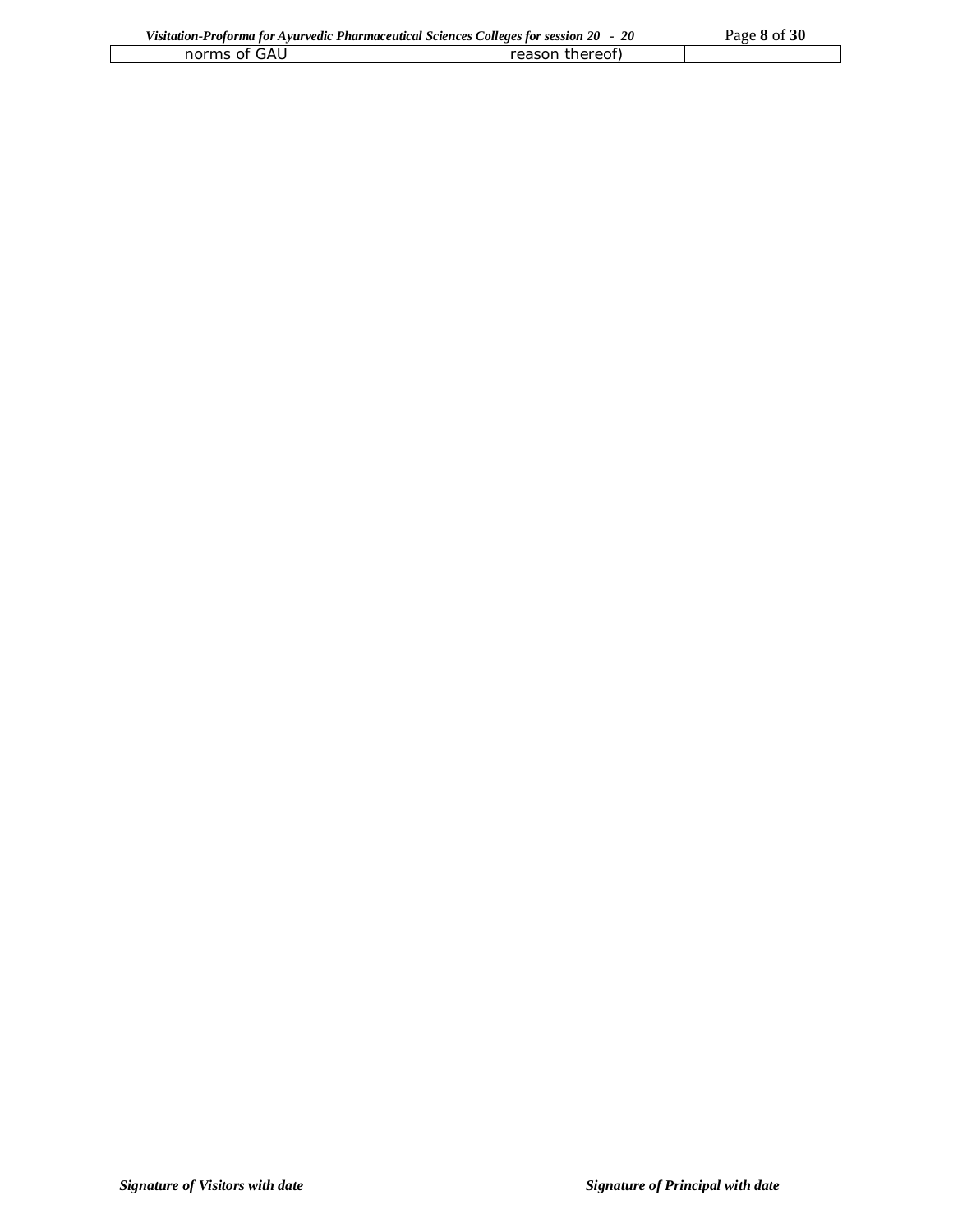## **IX. FINANCIAL INFORMATION**

|                         |                                          |                     |           | MONTH WISE EXPENDITURE FROM 1 <sup>ST</sup> JAN 20 TO 31 <sup>ST</sup> DEC 20 |              |              |              |               |                   |
|-------------------------|------------------------------------------|---------------------|-----------|-------------------------------------------------------------------------------|--------------|--------------|--------------|---------------|-------------------|
| Sr.                     | Month                                    | <b>Total salary</b> | Total     | Total                                                                         | Total        | <b>Total</b> | <b>Total</b> | <b>Total</b>  | <b>Building</b>   |
| <b>No</b>               |                                          | of teaching         | salary of | expenditure                                                                   | expenditure  | expenditure  | purchase of  | purchase of   | construction and  |
|                         |                                          | staff               | non       | on purchase of                                                                | on furniture | on           | raw drugs    | Lab chemicals | other expenditure |
|                         |                                          |                     | teaching  | new books                                                                     | & fixtures   | equipments   |              |               |                   |
|                         |                                          |                     | staff     |                                                                               |              | &            |              |               |                   |
|                         |                                          |                     |           |                                                                               |              | instruments  |              |               |                   |
| 1                       | January                                  |                     |           |                                                                               |              |              |              |               |                   |
| $\overline{2}$          | February                                 |                     |           |                                                                               |              |              |              |               |                   |
| 3                       | March                                    |                     |           |                                                                               |              |              |              |               |                   |
| 4                       | April                                    |                     |           |                                                                               |              |              |              |               |                   |
| 5                       | May                                      |                     |           |                                                                               |              |              |              |               |                   |
| 6                       | June                                     |                     |           |                                                                               |              |              |              |               |                   |
| $\overline{7}$          | July                                     |                     |           |                                                                               |              |              |              |               |                   |
| 8                       | August                                   |                     |           |                                                                               |              |              |              |               |                   |
| 9                       | September                                |                     |           |                                                                               |              |              |              |               |                   |
| 10                      | October                                  |                     |           |                                                                               |              |              |              |               |                   |
| 11                      | November                                 |                     |           |                                                                               |              |              |              |               |                   |
| 12                      | December                                 |                     |           |                                                                               |              |              |              |               |                   |
|                         | Total                                    |                     |           |                                                                               |              |              |              |               |                   |
|                         | <b>GRAND TOTAL OF</b>                    |                     |           |                                                                               |              |              |              |               |                   |
|                         | <b>EXPENDITURE from 1st Jan 20</b>       |                     |           |                                                                               |              |              |              |               |                   |
| to 31 <sup>st</sup> Dec |                                          |                     |           |                                                                               |              |              |              |               |                   |
| 20                      |                                          |                     |           |                                                                               |              |              |              |               |                   |
|                         | TOTAL INCOME from 1 <sup>st</sup> Jan 20 |                     |           |                                                                               |              |              |              |               |                   |
|                         | to $31st$ Dec 20                         |                     |           |                                                                               |              |              |              |               |                   |
|                         |                                          |                     |           |                                                                               |              |              |              |               |                   |
|                         |                                          |                     |           |                                                                               |              |              |              |               |                   |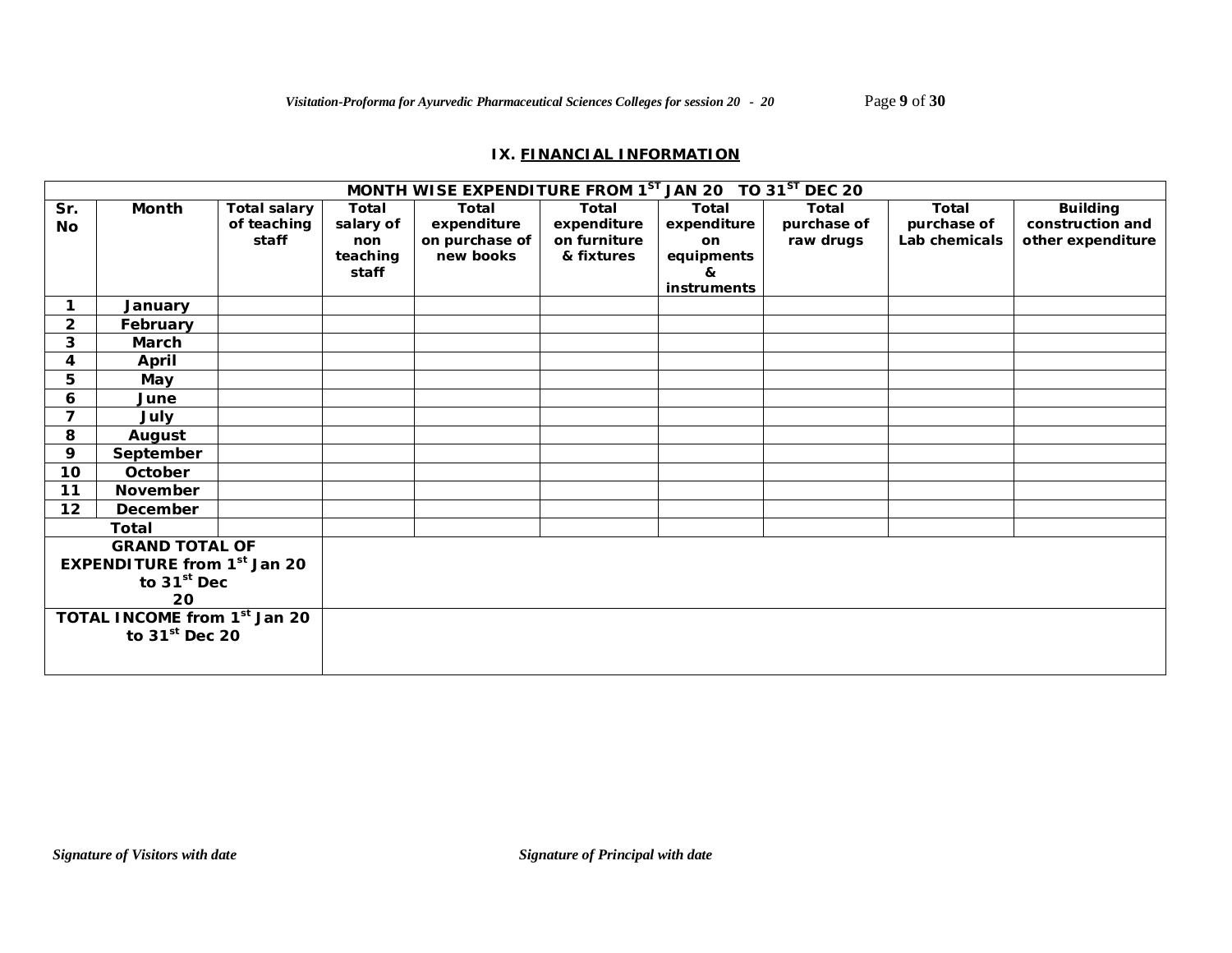## **OTHER ALLIED & INFRASTRUCTURE REQUIREMENTS**

#### **I) SPORTS AND GAMES FACILITY**

| Sports and Games Facility – available / not available |  |
|-------------------------------------------------------|--|

## **II) TRANSPORT FACILITY**

Transport facility – available/not available

## **III) PROGRESS MADE BY THE INSTITUTION IN LAST YEAR ON SALIENT POINTS**

| Sr.<br>No.     | <b>Important Information of College</b>                        | Progress made by college |  |  |
|----------------|----------------------------------------------------------------|--------------------------|--|--|
| 1.             | Construction of college and hospital<br>building               |                          |  |  |
| 2.             | Appointment of Teaching staff                                  |                          |  |  |
| 3 <sub>1</sub> | Appointment of Non-Teaching staff                              |                          |  |  |
| 4.             | Appointment of Paramedical and other<br>Hospital staff         |                          |  |  |
| 5.             | Expansion of various departments of college                    |                          |  |  |
| 6.             | Expansion of Herbal Garden, Plantation of<br>New Plants        |                          |  |  |
| 7.             | Any national/international/state level<br>seminars, ROTP, etc. |                          |  |  |
| 8.             | Publication by college and teaching staff                      |                          |  |  |
| 9.             | Research activities if any                                     |                          |  |  |
| 10.            | Awards won by teaching staffs and students                     |                          |  |  |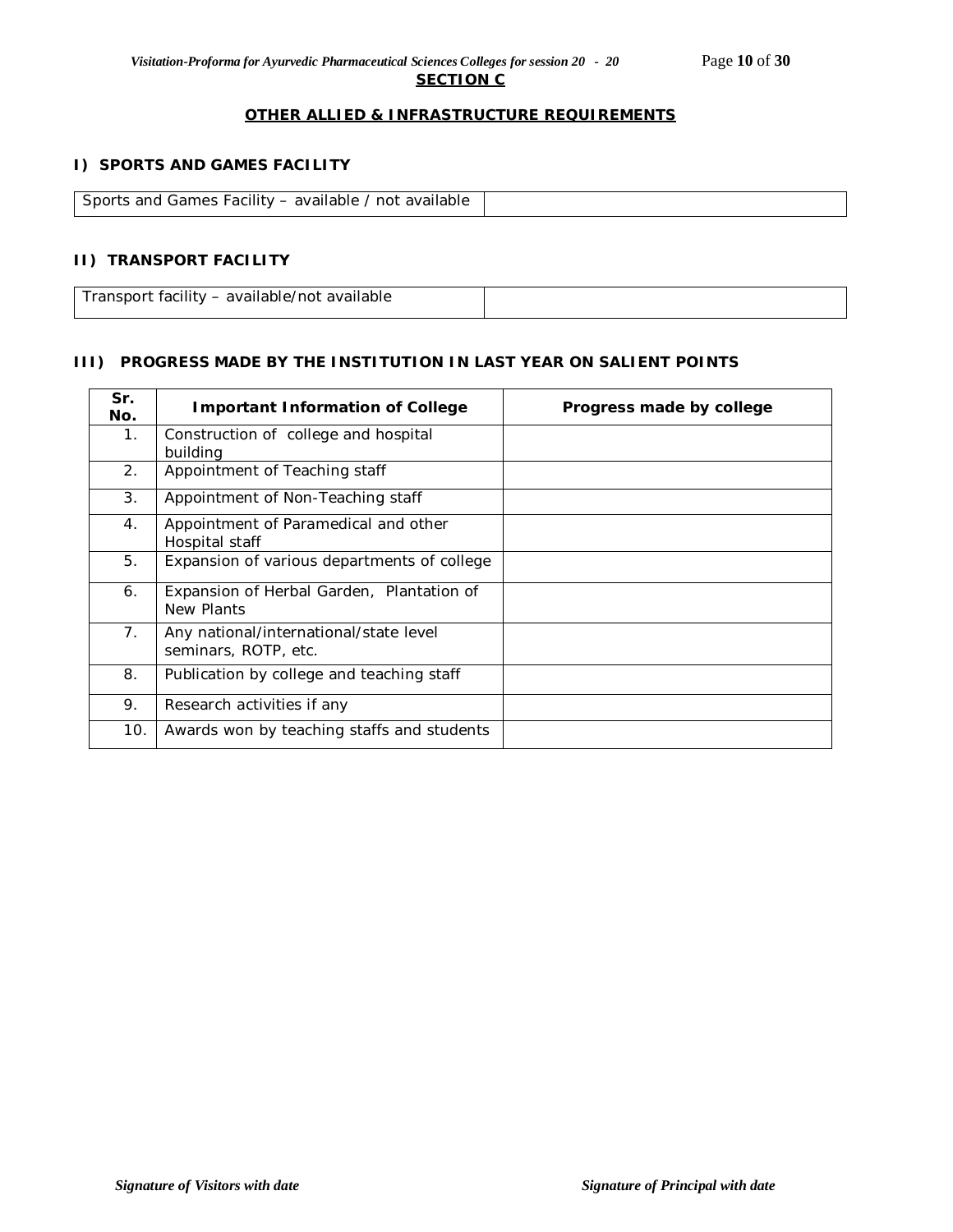## **IV. Declaration of Principal of the College**

|                                                                                                                                                                                                                                | Principal,<br><u> 1989 - Johann Barn, mars ann an t-Amhainn an t-Amhainn an t-Amhainn an t-Amhainn an t-Amhainn an t-Amhainn an</u> |
|--------------------------------------------------------------------------------------------------------------------------------------------------------------------------------------------------------------------------------|-------------------------------------------------------------------------------------------------------------------------------------|
|                                                                                                                                                                                                                                | __ (name of the College)                                                                                                            |
|                                                                                                                                                                                                                                | solemnly writing that if any information provided by me in Proforma and Annexures found                                             |
| taken by the GAU against me.                                                                                                                                                                                                   | false, I shall be held responsible in the matter. I shall have no objection if any legal action is                                  |
|                                                                                                                                                                                                                                |                                                                                                                                     |
|                                                                                                                                                                                                                                | Signature of Principal                                                                                                              |
| Dated                                                                                                                                                                                                                          |                                                                                                                                     |
| Place: The contract of the contract of the contract of the contract of the contract of the contract of the contract of the contract of the contract of the contract of the contract of the contract of the contract of the con | Name with Stamp                                                                                                                     |
|                                                                                                                                                                                                                                |                                                                                                                                     |
|                                                                                                                                                                                                                                |                                                                                                                                     |
|                                                                                                                                                                                                                                | V. Declaration of Secretary/President of the Trust / Society of the College                                                         |

| s/o Shri<br><b>I</b> and the second contract the second contract of the second contract of the second contract of the second contract of the second contract of the second contract of the second contract of the second contract of the second |
|-------------------------------------------------------------------------------------------------------------------------------------------------------------------------------------------------------------------------------------------------|
| Secretary/President, ________<br>(name of                                                                                                                                                                                                       |
| the Society) solemnly state that, looking after the management of the college & hospital.                                                                                                                                                       |
| The information provided by the Principal in the proforma and <b>Annexures</b> are true. If any                                                                                                                                                 |
| information provided by the Principal found false the undersigned has no objection for any                                                                                                                                                      |
| legal action initiated by the GAU against the Principal and me.                                                                                                                                                                                 |

Signature of

Secretary/President

Place:\_\_\_\_\_\_\_\_\_\_\_\_ Name with Stamp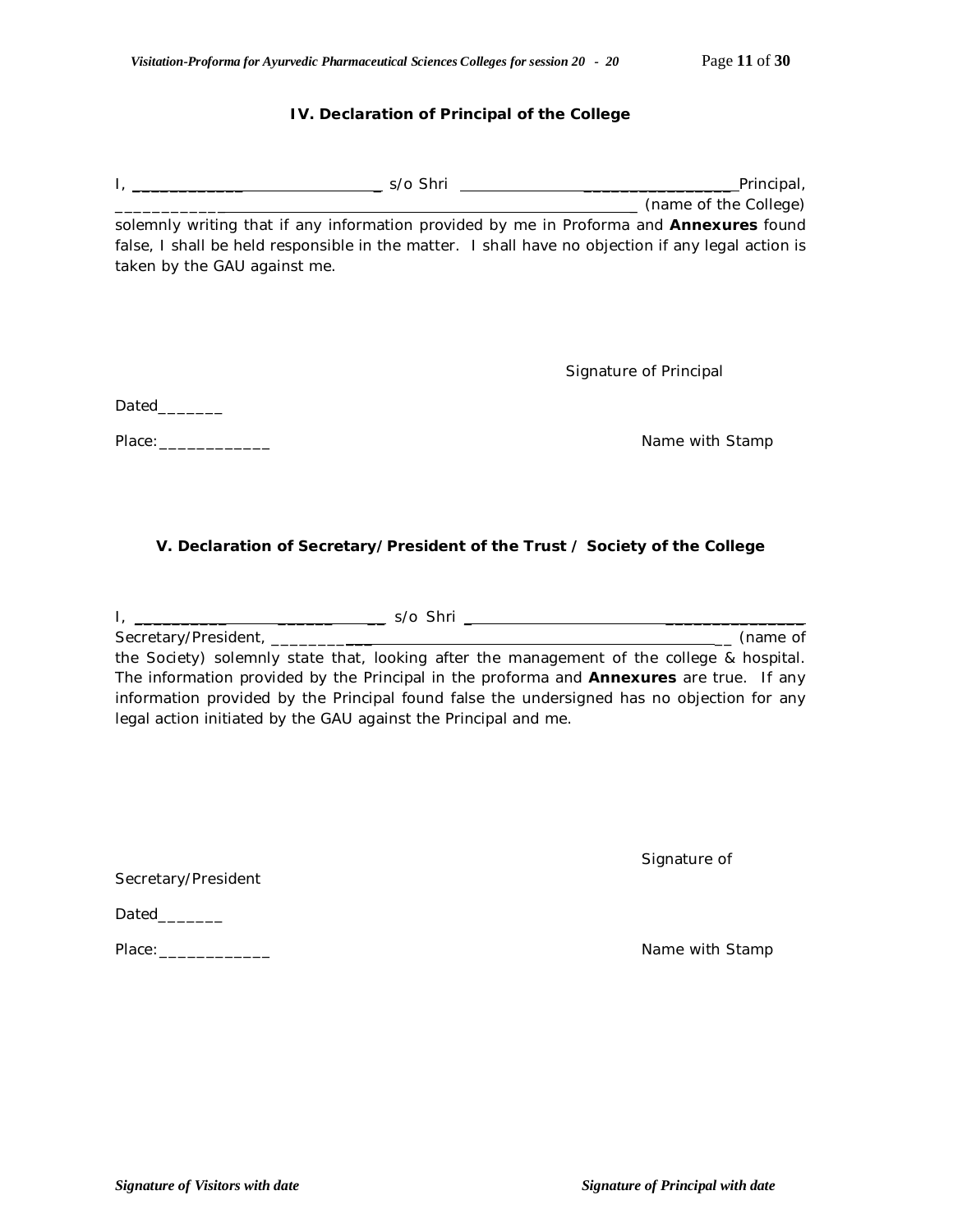## *Visitation-Proforma for Ayurvedic Pharmaceutical Sciences Colleges for session 20 - 20* Page **12** of **30 LIST OF ANNEXURES TO BE SUBMITTED BY COLLEGE**

| Sr.No.         | Annexure<br><b>Number</b> | Name of the Annexure                                                  |  |  |  |  |  |
|----------------|---------------------------|-----------------------------------------------------------------------|--|--|--|--|--|
| 1 <sub>1</sub> | Annexure-I                | Details of students admitted in Under Graduate course for the year 20 |  |  |  |  |  |
|                |                           | $-$ , 20 $-$ & 20 $-$ .                                               |  |  |  |  |  |
| 2.             | Annexure-II               | Proforma to furnish the details of Teaching Staff                     |  |  |  |  |  |
| 3.             | Annexure-III              | Details of Visiting Faculties                                         |  |  |  |  |  |
| 4.             | Annexure-IV               | Proforma to furnish the details of Non-Teaching & Other Staff         |  |  |  |  |  |
| 5.             | Annexure - V              | Details of Equipment & Instruments for various sections of College    |  |  |  |  |  |
|                | A)                        | Rasashastra and Bhaishajya Kalpana Laboratory (Teaching)              |  |  |  |  |  |
|                | B)                        | Dravyaguna                                                            |  |  |  |  |  |
|                | C)                        | Pharamcognosy of Ayurvedic Drugs                                      |  |  |  |  |  |
|                | D)                        | Pharmaceutical Analysis of Ayurvedic Drugs                            |  |  |  |  |  |
|                | E)                        | Physical Pharmacy and Pharmaceutics                                   |  |  |  |  |  |
|                | F)                        | Pharmaceutical Microbiology                                           |  |  |  |  |  |
|                | G)                        | Pharmaceutical Biochemistry                                           |  |  |  |  |  |
| 6.             | Annexure-VI               | Notarized Affidavit to be filled up by Newly Appointed Teachers after |  |  |  |  |  |
|                |                           | last visitation in the given format                                   |  |  |  |  |  |
|                | Annexure VII              | Soft copy (in CD/DVD) and hard copy group photographs with            |  |  |  |  |  |
| 7.             |                           | Teaching staff and non-teaching staff of College and the visiting     |  |  |  |  |  |
|                |                           | faculties separately. The name of each staff member should be         |  |  |  |  |  |
|                |                           | mentioned on the bottom of the photograph.                            |  |  |  |  |  |
| 8.             | Annexure VIII             | Soft copy (in CD/DVD) of Annexure-II (Details of Teaching Staff) in   |  |  |  |  |  |
|                |                           | MS Excel (.xls or .xlsx) format                                       |  |  |  |  |  |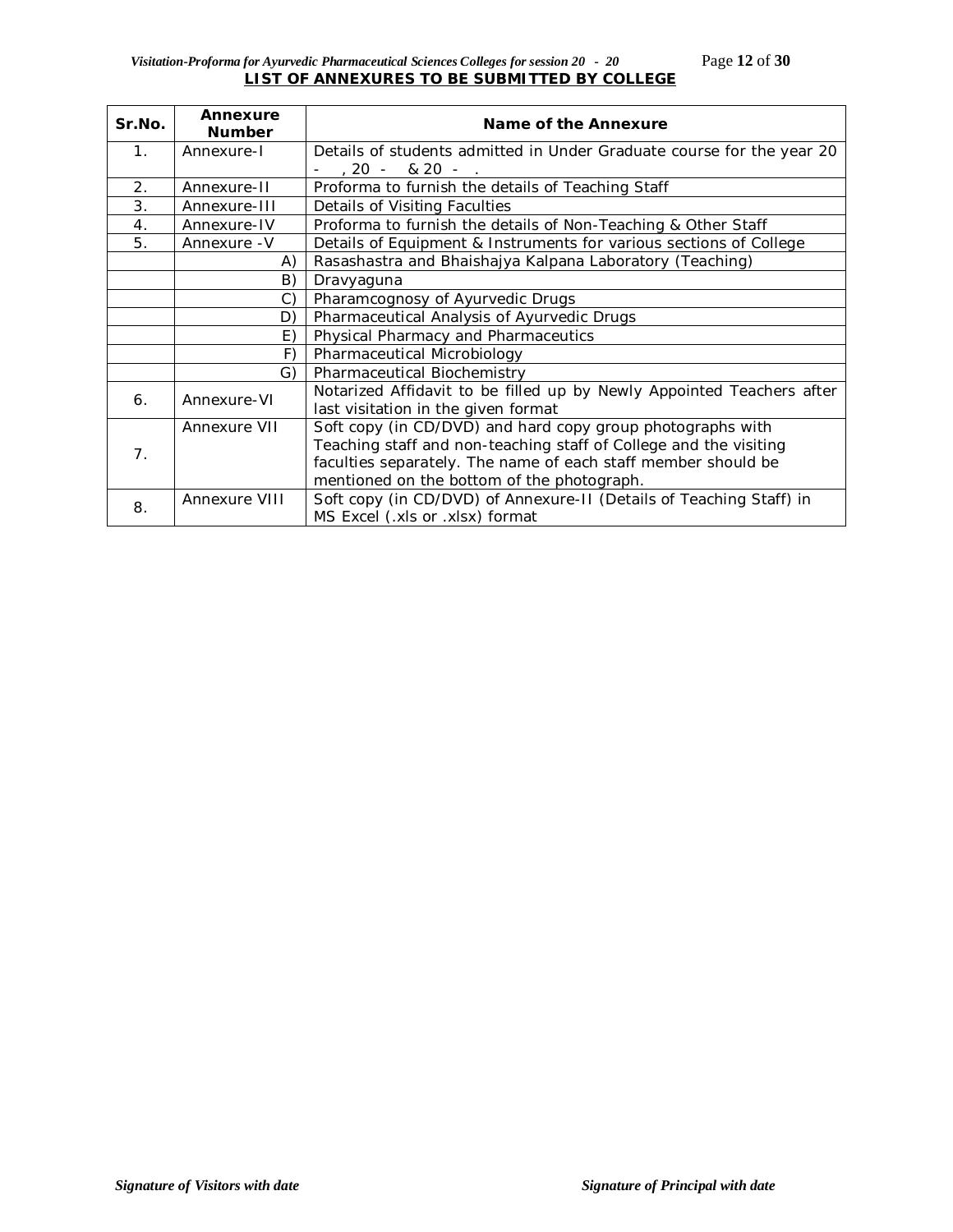# **ANNEXURE-I**

## **DETAILS OF UNDER GRADUATE STUDENTS ADMITTED IN THE YEAR 20 -20 , 20 -20 & 20 -20 \***

| Sr.<br>No | Name<br>οf<br>Student | Father<br>'s<br><b>Name</b> | Date<br>Οf<br><b>Birth</b> | Fee<br>Receipt<br>number<br>and date | al<br>address | Residenti Managem   % of  <br>ent Quotal | <b>PCB</b><br>in<br>$10+$<br>2 | Category (Gen./<br>SC/ST/OBC/<br>others) |
|-----------|-----------------------|-----------------------------|----------------------------|--------------------------------------|---------------|------------------------------------------|--------------------------------|------------------------------------------|
|           |                       |                             |                            |                                      |               |                                          |                                |                                          |
|           |                       |                             |                            |                                      |               |                                          |                                |                                          |
|           |                       |                             |                            |                                      |               |                                          |                                |                                          |

**\* If applicable**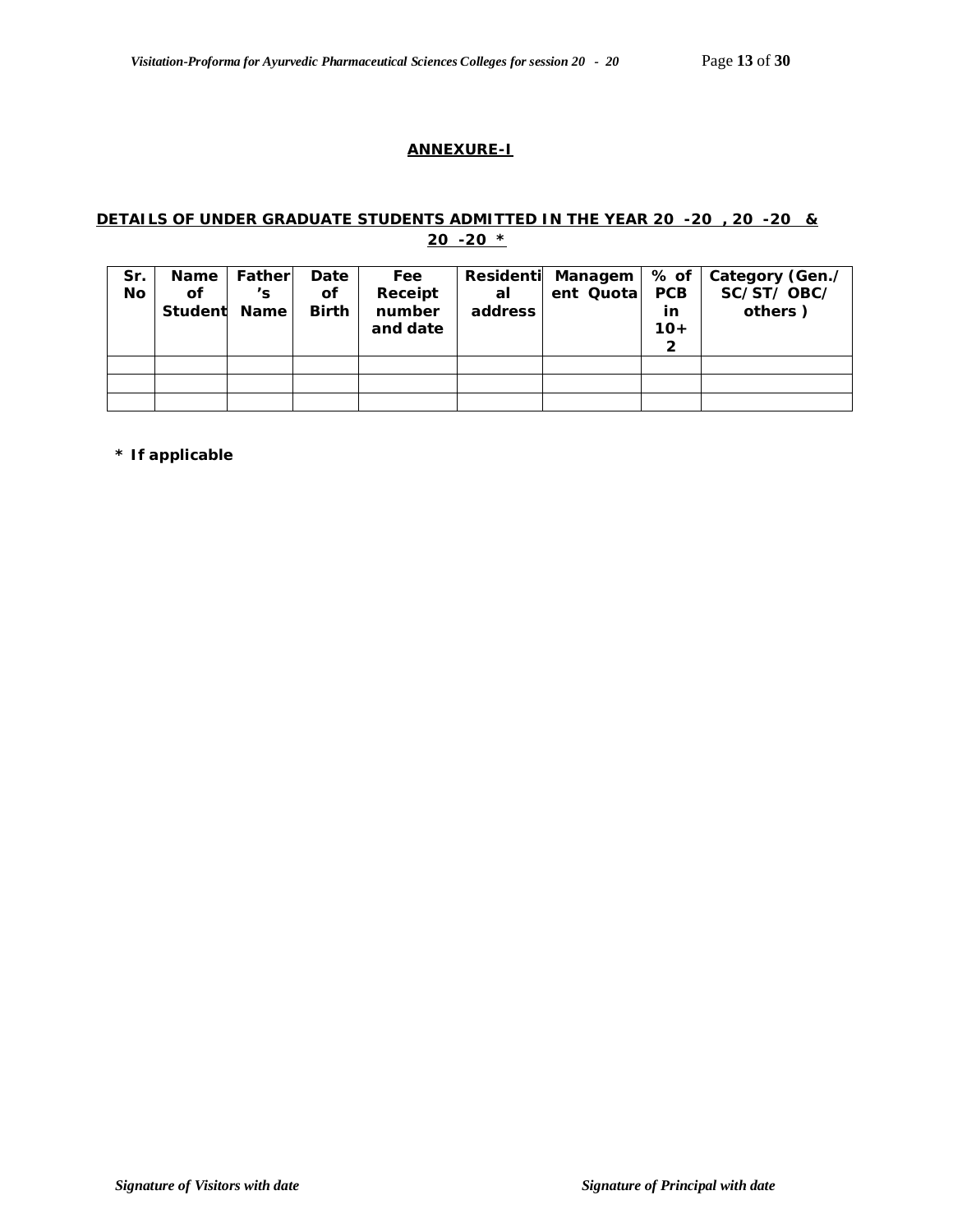#### **ANNEXURE-II**

#### *PROFORMA TO FURNISH THE DETAILS OF TEACHING STAFF*

| Sr.<br>No<br>$\bullet$ | Name of<br>the<br><b>Teacher</b> |        | Name<br>n  | Birth<br>٥ŕ | ⌒<br>ation<br>ق<br>త<br>lific<br>sity<br>σ | sity<br>(Univer<br>noi.<br>cati<br>ີ ແ<br>≣<br>$\overline{\mathbf{y}}$<br>bject<br>& ye<br>Qual |          | details of<br>in<br>t to till<br>date) | Date wise<br><b>Experience</b><br>chronologic<br>al order (1st<br>appointmen | $\frac{1}{6}$<br>Έ<br>ಕ<br>Φ<br>ar<br><u>්ට</u> | ក្ដ<br>$\widehat{\text{c}}$<br>adh<br>a<br>ā<br>ā<br>ācti<br>e<br>E<br>ءِ<br>௨<br>n.<br>ārt | SS<br>Ф<br><b>Addr</b><br>ಸ<br>Residenti | SS<br>Addre | ళ<br>്മ<br>Board<br>State<br>atior | ្ភ<br>Φ<br>Nam<br>anch<br>৳<br>؋<br>മ<br>∞ | Mobile<br>cher<br>ళ<br>ᢐ<br>ber<br>قم<br><u>ז</u><br>פ<br>Ⴆ<br>z | Photograph<br>of Teacher<br>(Attested by<br>the<br>Principal) | Signature<br>of Teacher<br>(At the<br>time of<br>visitation) |
|------------------------|----------------------------------|--------|------------|-------------|--------------------------------------------|-------------------------------------------------------------------------------------------------|----------|----------------------------------------|------------------------------------------------------------------------------|-------------------------------------------------|---------------------------------------------------------------------------------------------|------------------------------------------|-------------|------------------------------------|--------------------------------------------|------------------------------------------------------------------|---------------------------------------------------------------|--------------------------------------------------------------|
|                        | Name<br>Name<br>rst<br>Ū<br>匸    | Middle | ather<br>╙ | Date        | ā<br>$\bar{\mathbb{Q}}$<br>9<br>C<br>jai   | ms<br>ပ<br>군                                                                                    | Duration | esignation<br>≏                        | the<br>college<br>ð<br>Φ<br>Name                                             | မိ<br>(3u)<br>≏                                 | $\overline{\omega}$<br>$\frac{1}{2}$<br>đ<br>ה<br>deputat<br>ၑ<br>Nati                      | $\overline{3}$                           | Permanent   | ৳<br>≖<br>Regist<br>Name           | Bank,<br>۰<br>⋖<br>↗<br>ala<br>S           | έ<br>phone<br>Numbe<br>Tele                                      |                                                               |                                                              |

**Note: Please download a copy of Annexure I in MS Excel Format (.xls) from the university Website www.ayurveduniversity.edu.in and**  fill up the details and annex the same as softcopy in the form of CD/DVD as Annexure VI. Enclose a Printed / hard copy of the same as **ANNEXURE I** and attach the certified copies of UG Registration Certificates, experience certificates, joining Report, Relieving Order, Form No. 16 and all other relevant documents and original notarized affidavit.

If any teaching staff is promoted after submitting notarized affidavit he/she may submit a new affidavit along with necessary documents and get duly verified by the visitors.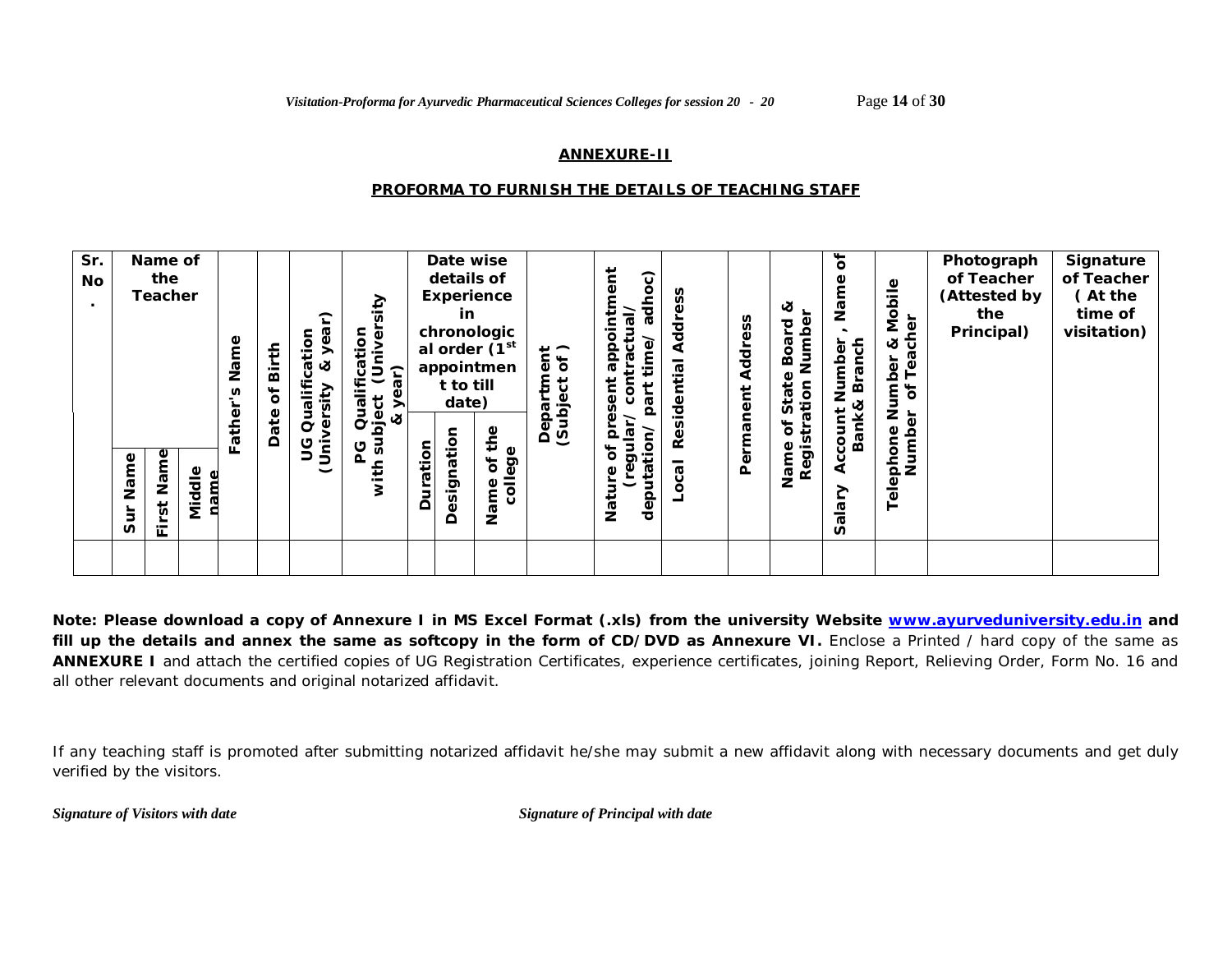#### **ANNEXURE-III**

# *DETAILS OF VISITING FACULTIES*

| Sr.<br>No | Name of<br>the<br><b>Teacher</b>                            | Name        | Birth<br>ð | ⌒<br>cation<br>Φ<br>చ<br>Ě<br>ัด<br>Qual | sity<br>cation<br>$\overline{\mathbf{0}}$<br>∕∍้<br>っ<br>ີ <b>ຄ</b><br>Qualifi<br>قع<br>ح<br>ಕ |          | Date wise<br>details of<br><b>Experience</b><br>in<br>chronologic<br>al order (1 <sup>st</sup><br>appointmen<br>t to till<br>date) |                             | $\frac{1}{6}$<br>bject<br>로<br>Ф | $\overline{c}$<br>$\overline{\mathsf{c}}$<br>등<br>tractual<br><b>ro</b><br>ō<br>قع<br>app<br>ent<br>ខ្លិ<br>ă<br>$\Omega$ | S<br>Addr<br>sidential | Address   | જ<br>Numbe<br>Board<br>Φ<br>ation<br>tat<br>n | ৳<br>Nar<br>Branch<br>Number                               | Φ<br>Mobil<br>Teacher<br>ಜ<br>Number<br><sup>ar of Tea</sup> | Photogra<br>ph of<br>Teacher<br>(Attested<br>by the<br>Principal | Signatur<br>e of<br><b>Teacher</b><br>(At the<br>time of<br>visitatio<br>n) |
|-----------|-------------------------------------------------------------|-------------|------------|------------------------------------------|------------------------------------------------------------------------------------------------|----------|------------------------------------------------------------------------------------------------------------------------------------|-----------------------------|----------------------------------|---------------------------------------------------------------------------------------------------------------------------|------------------------|-----------|-----------------------------------------------|------------------------------------------------------------|--------------------------------------------------------------|------------------------------------------------------------------|-----------------------------------------------------------------------------|
|           | Name<br>Name<br>Middle<br>$\overline{5}$<br><b>Jus</b><br>证 | ather<br>ш. | Date       | Φ<br>9<br>C<br>j<br>Uni                  | ൪<br>$\bar{\mathcal{D}}$<br>ms<br>ပ္ပ                                                          | Duration | esignation<br>≏                                                                                                                    | the<br>college<br>ð<br>Name | Dep<br>ত                         | gular<br>o<br>o<br>৳<br>Φ<br>uta<br>φ<br>dep<br>d<br>na<br>Na                                                             | ِيَةِ<br>ၛၟ            | Permanent | ৳<br>≑<br>Regist<br>Name                      | <b>Bank&amp;</b><br>ccount<br>⋖<br>$\frac{5}{6}$<br>Ø<br>n | Number<br>phone<br>Tele                                      |                                                                  |                                                                             |

**Note: Please download a copy of Annexure III in MS Excel Format (.xls) from the university Website www.ayurveduniversity.edu.in and**  fill up the details and annex the same as softcopy in the form of CD/DVD as Annexure VIII. Enclose a Printed / hard copy of the same as ANNEXURE III and attach the certified copies of UG Registration Certificates, experience certificates, joining Report, Relieving Order, Form No. 16 and all other relevant documents and original notarized affidavit.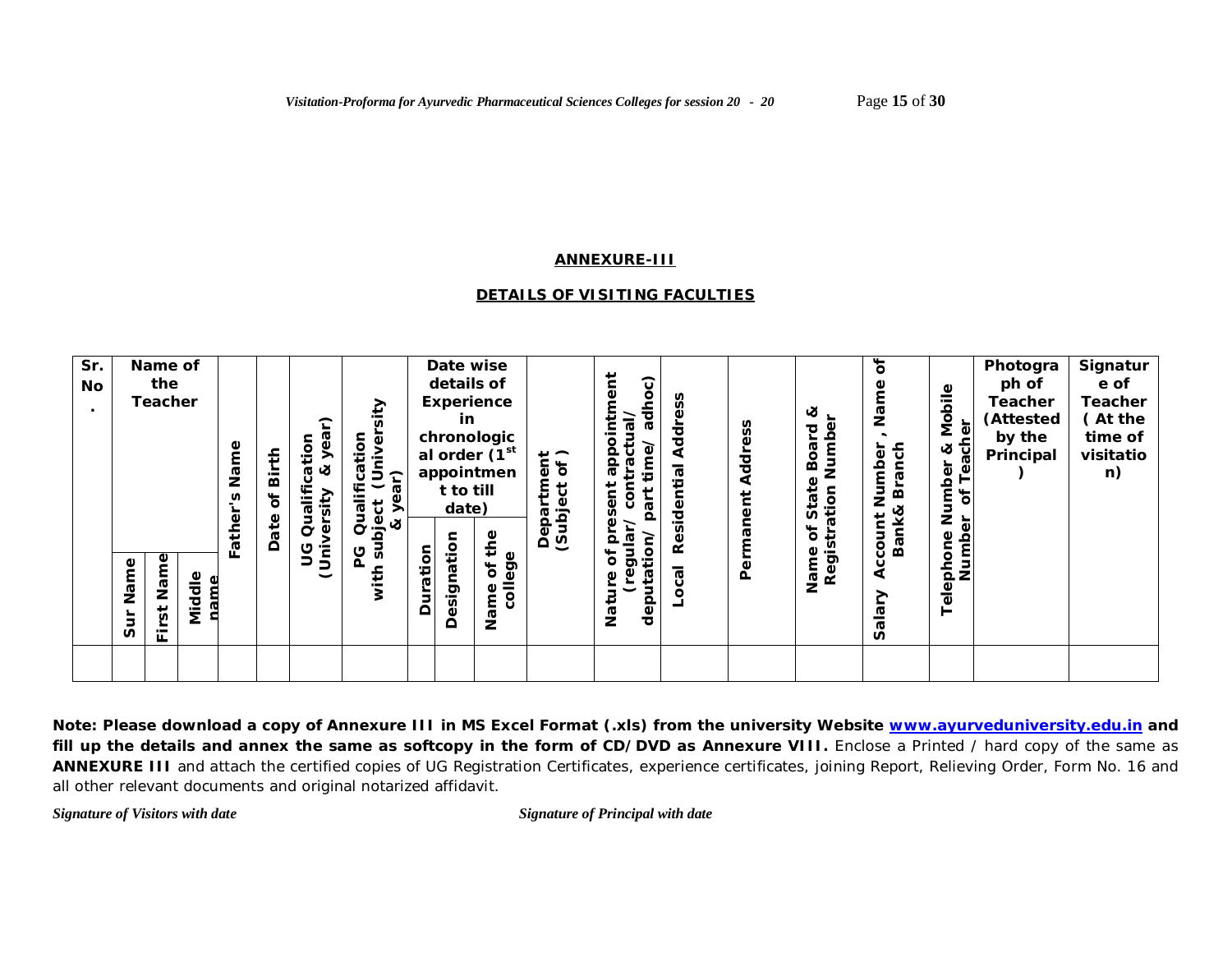#### **ANNEXURE-IV**

#### **PROFORMA TO FURNISH THE DETAILS OF NON – TEACHING & OTHER STAFF**

| Sr.<br>No. | <b>Name</b><br>Οf<br><b>Employ</b><br>ee | Father's<br><b>Name</b> | Qualification | Date of<br>Appointment | Nature of<br>Appointment<br>(regular/<br>contractual/<br>Part time) | Designati<br>on | Name<br>Οf<br>workin<br>g<br>depart<br>ment | Pay<br><b>Scale</b> |
|------------|------------------------------------------|-------------------------|---------------|------------------------|---------------------------------------------------------------------|-----------------|---------------------------------------------|---------------------|
|            |                                          |                         |               |                        |                                                                     |                 |                                             |                     |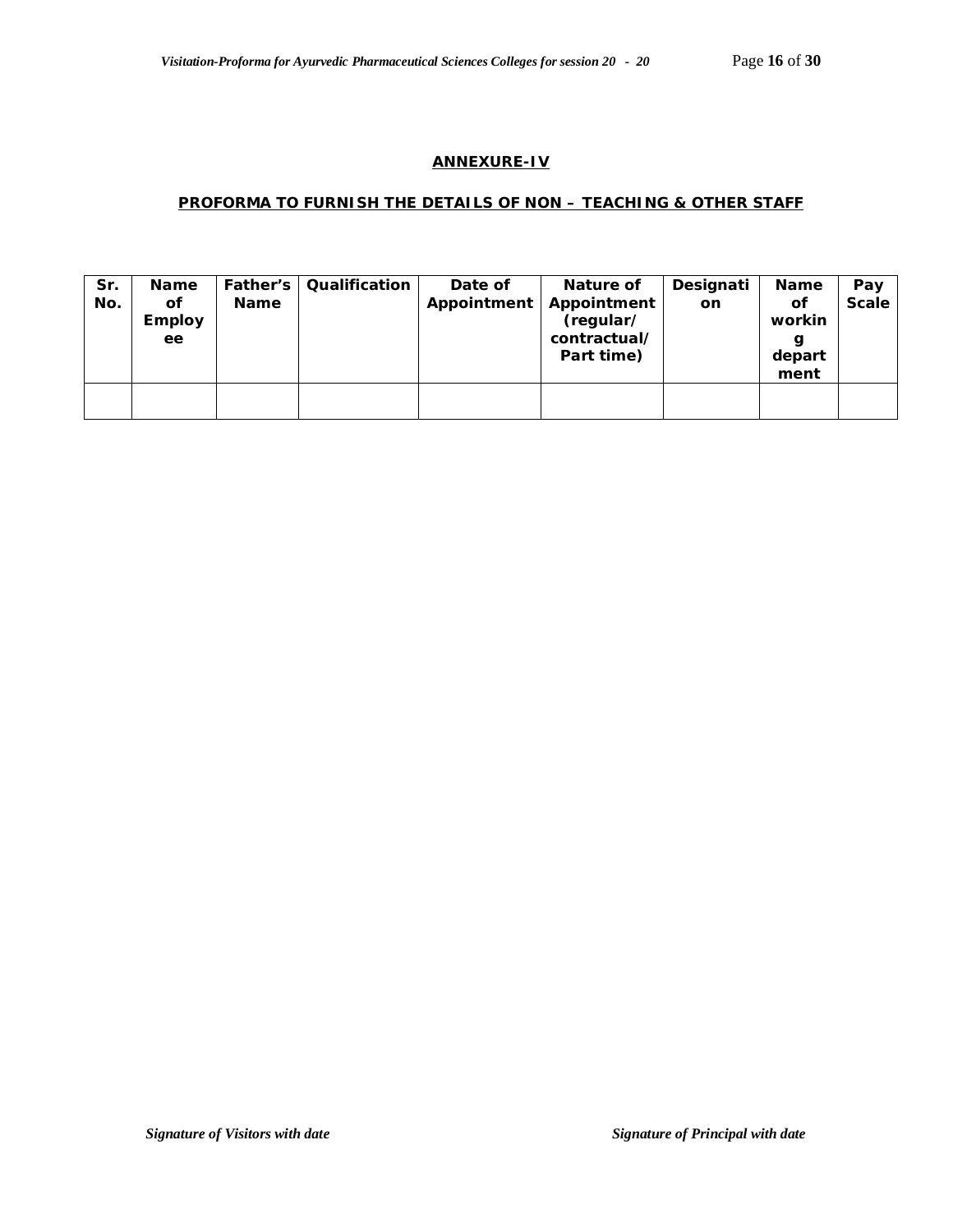# **Annexure - V**

#### **DETAILS OF EQUIPMENT AND INSTRUMENTS FOR VARIOUS SECTIONS OF COLLEGE**

# **A)RASASHASTRA AND BHAISHAJYA KALPANA DEPARTMENT**

#### **Essential Requirement**

| Sr. No. | Name                                   | <b>Minimum</b><br>Requirement | Number of<br><b>Instruments and</b><br>Equipments available |
|---------|----------------------------------------|-------------------------------|-------------------------------------------------------------|
| 1.      | <b>Utensils</b>                        |                               |                                                             |
|         | S.S. pateela-                          |                               |                                                             |
|         | 5 lt.                                  | 05<br>04                      |                                                             |
|         | S.S. Dishes (tras)                     | 05                            |                                                             |
|         | S.S. flat dishes (Lids for<br>pateela) | 05<br>05                      |                                                             |
|         | Small Darvi (For Parpati)              |                               |                                                             |
|         | Plastic sieves                         |                               |                                                             |
| 2.      | YANTRAS-                               |                               |                                                             |
|         | Urdhva patana                          | 01                            |                                                             |
|         | Adhaha patana                          | 01                            |                                                             |
|         | Tiryaka patana                         | 01                            |                                                             |
|         | Earthen vessels -                      |                               |                                                             |
|         | Sarava                                 | 01 dozen                      |                                                             |
|         | Pots (For patana)                      | 06                            |                                                             |
| 3.      | Nand                                   | 01                            |                                                             |
|         | Lamp (Clay Diya-For Sveta<br>parpati)  | 01 dozen                      |                                                             |
| 4.      | Enamel Trays (Medium size)             | 06                            |                                                             |
| 5.      | Jute bag (Sack)                        | 02                            |                                                             |
| 6.      | Pill cutting machine (Lab. scale)      | 01                            |                                                             |
| 7.      | Pulverizer                             | 01                            |                                                             |
|         | (Lab. scale)                           |                               |                                                             |
| 8.      | Oven (Lab. scale)                      | $\overline{01}$               |                                                             |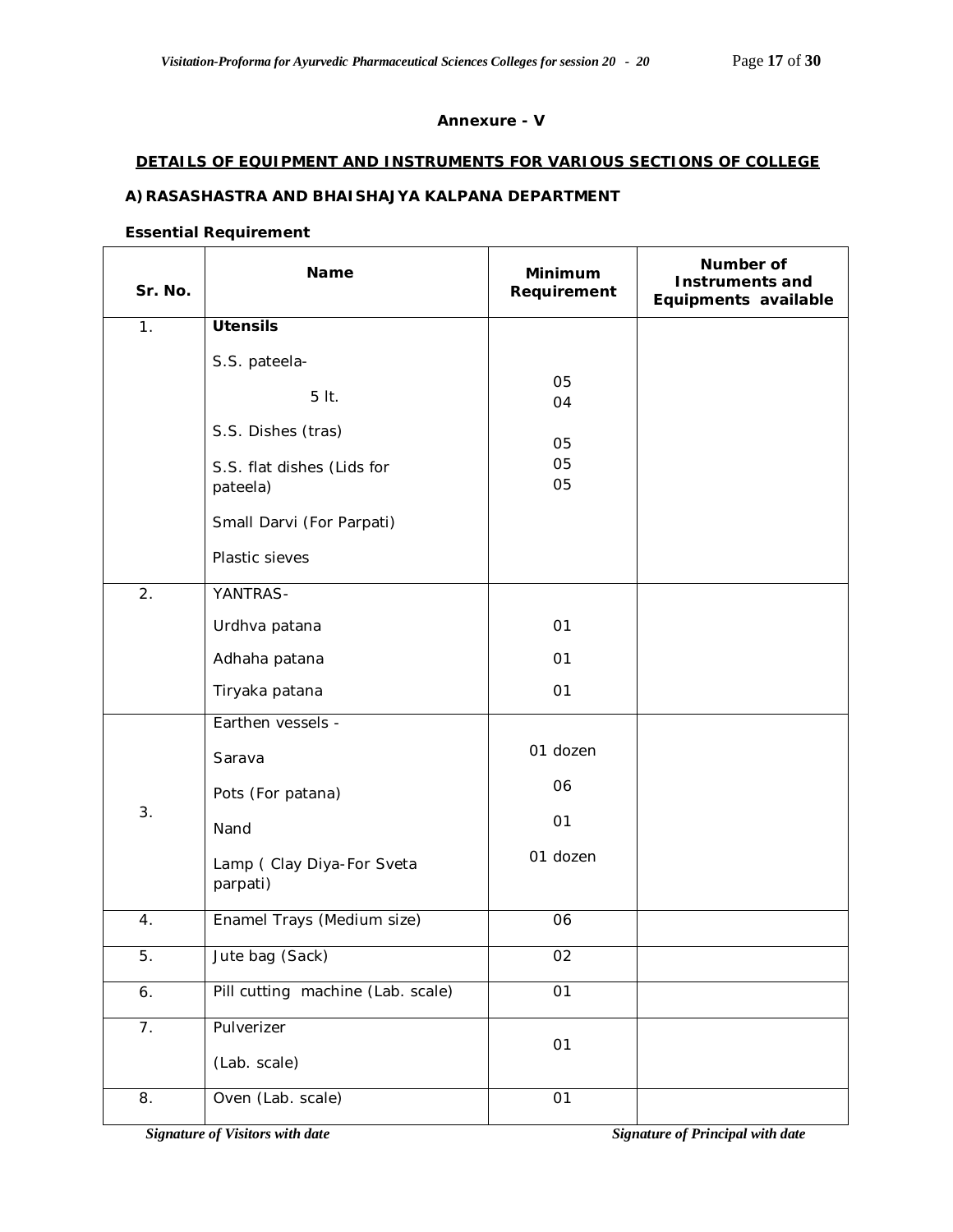### **Desirable Requirement**

| Sr. No. | <b>Name</b>                             | <b>Minimum</b><br>Requirement | Number of<br>Instruments and<br>Equipments available |
|---------|-----------------------------------------|-------------------------------|------------------------------------------------------|
|         | Stick making machine (Lab. scale)       | 01                            |                                                      |
| 2.      | Pill cutting machine (Lab. scale)       | ი1                            |                                                      |
| 3.      | Granulator<br>(Lab. scale)              | 01                            |                                                      |
| 4.      | Tablet punching machine (Lab.<br>scale) |                               |                                                      |

#### **B) DRAVYAGUNA DEPARTMENT**

### **LIST OF GLASSWARES**

| Sr.No. | Name        | Requirement | <b>Available Number</b> |
|--------|-------------|-------------|-------------------------|
|        | Plastic jar | 2 J         |                         |

# **LIST OF INSTRUMENTS**

| Sr.              | <b>Essential Equipment and</b> | Requirement | <b>Available Number</b> |
|------------------|--------------------------------|-------------|-------------------------|
| No.              | <b>Instruments</b>             |             |                         |
| 1 <sub>1</sub>   | Field magnifier                |             |                         |
| 2.               | Compound microscope            | 10          |                         |
| 3.               | <b>Dissecting Microscope</b>   | 20          |                         |
| $\overline{4}$ . | Vasculam                       |             |                         |
| 5.               | Herbarium press                |             |                         |
| 6.               | Hot plate                      |             |                         |
| $\overline{7}$   | Hot air oven                   |             |                         |

#### **C) PHARMACOGNOSY DEPARTMENT**

| Sr.<br>No.     | Instrument                   | <b>Minimum</b><br>Requirement | <b>Available Nos.</b> | Remarks /<br>Required |
|----------------|------------------------------|-------------------------------|-----------------------|-----------------------|
| 1              | <b>Dissecting Microscope</b> | 25                            |                       |                       |
| 2              | Compound<br>Microscope with  | 25                            |                       |                       |
| 3              | Magnifying Lens              | 25                            |                       |                       |
| 4              | Refrigerator                 | O <sub>1</sub>                |                       |                       |
| 5              | Mixer Grinder                | 01                            |                       |                       |
| 6              | Mortar & Pastel              | 05                            |                       |                       |
| $\overline{7}$ | Mortar & Pastel              | 05                            |                       |                       |
| 8              | Projection Microscope        | 01                            |                       |                       |
| 9              | Water bath                   | 01                            |                       |                       |
| 10             | <b>Slides</b>                | 3 Boxes                       |                       |                       |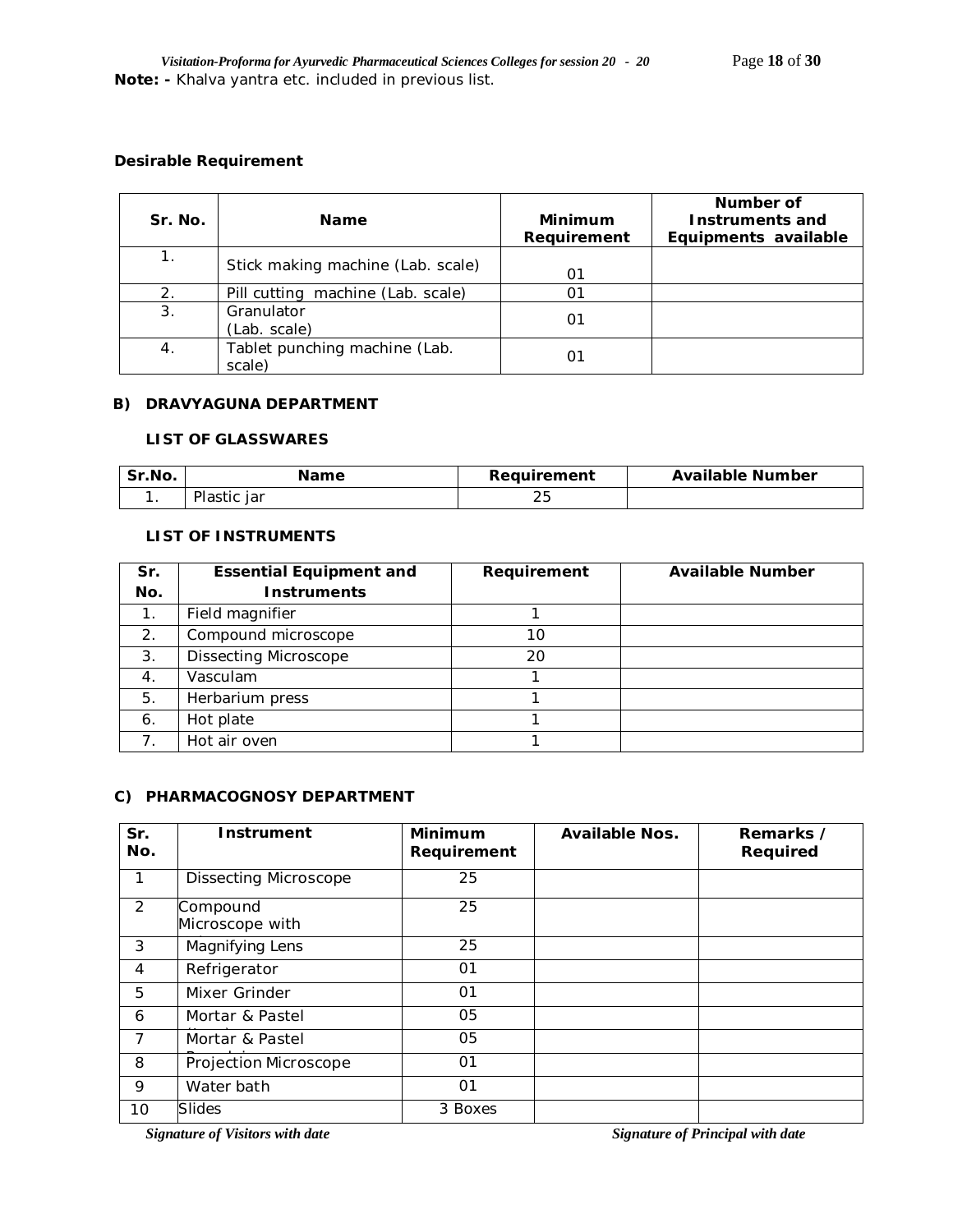*Visitation-Proforma for Ayurvedic Pharmaceutical Sciences Colleges for session 20 - 20* Page **19** of **30**

| 11 | Cover Slips        | 3 Boxes       |  |
|----|--------------------|---------------|--|
| 12 | <b>Watch Glass</b> | 20 Small      |  |
| 13 | <b>Watch Glass</b> | 20 Medium     |  |
| 14 | <b>Watch Glass</b> | 20 Large      |  |
| 15 | <b>Needles</b>     | 50            |  |
| 16 | Forceps            | 20 Small      |  |
| 17 | Forceps            | 20 Large      |  |
| 18 | Beaker             | 20 - 50 ml    |  |
| 19 | <b>Beaker</b>      | $20 - 100$ ml |  |
| 20 | Petri Dish         | 25 - Medium   |  |

## **D) PHARMACEUTICAL ANALYSIS DEPARTMENT**

### **LIST OF GLASSWARES**

| Sr.No.          | Name of glassware                 | Requirement     | <b>Available Number</b> |
|-----------------|-----------------------------------|-----------------|-------------------------|
| 1               | <b>Burette</b>                    | 20              |                         |
| $\overline{2}$  | Vol. Pipette 10ml.                | 20              |                         |
| 3               | Vol. Pipette 25ml                 | 20              |                         |
| 4               | Gra. Pipette 1ml                  | 10              |                         |
| 5               | Gra. Pipette 2ml                  | 10              |                         |
| 6               | Gra. Pipette 5 ml                 | 10              |                         |
| $\overline{7}$  | Gra. Pipette 10 ml                | 10              |                         |
| $\overline{8}$  | Wire gauze                        | 50              |                         |
| 9               | <b>Tripod stand</b>               | 20              |                         |
| 10              | <b>Burette Stand</b>              | 20              |                         |
| 11              | Watch glass                       | 50              |                         |
| 12              | Measuring cylinder10ml            | 25              |                         |
| $\overline{13}$ | Measuring cylinder50ml            | 25              |                         |
| 14              | Measuring cylinder100ml           | 25              |                         |
| 15              | Iodomeric flask                   | 20              |                         |
| 16              | Volumetric flask 100ml            | 50              |                         |
| 17              | Conical flask 250ml               | 50              |                         |
| $\overline{18}$ | Conical flask 100ml               | 50              |                         |
| 19              | Thermometer 360                   | $\overline{25}$ |                         |
| 20              | Specific gravity bottle 25ml      | 25              |                         |
| $\overline{21}$ | Specific gravity bottle 25ml with | $\overline{5}$  |                         |
|                 | thermometer                       |                 |                         |
| 22              | Funnel 75mm                       | 50              |                         |
| 23              | <b>Water Condenser</b>            | 25              |                         |
| $\overline{24}$ | Evaporating Dish                  | $\overline{25}$ |                         |
| 25              | Spatulla                          | 25              |                         |
| $\overline{26}$ | Platinum wire                     | $\overline{25}$ |                         |
| $\overline{27}$ | Test tube stand                   | $\overline{25}$ |                         |
| $\overline{28}$ | Test tubes                        | box 2           |                         |
| $\overline{29}$ | Clevenger's apparatus             | 5               |                         |
| $\overline{30}$ | Soxhlet apparatus (1000ml)        | $\overline{5}$  |                         |
| $\overline{31}$ | Crucible                          | $\overline{25}$ |                         |
| $\overline{32}$ | Volumetric flask 250ml            | 10              |                         |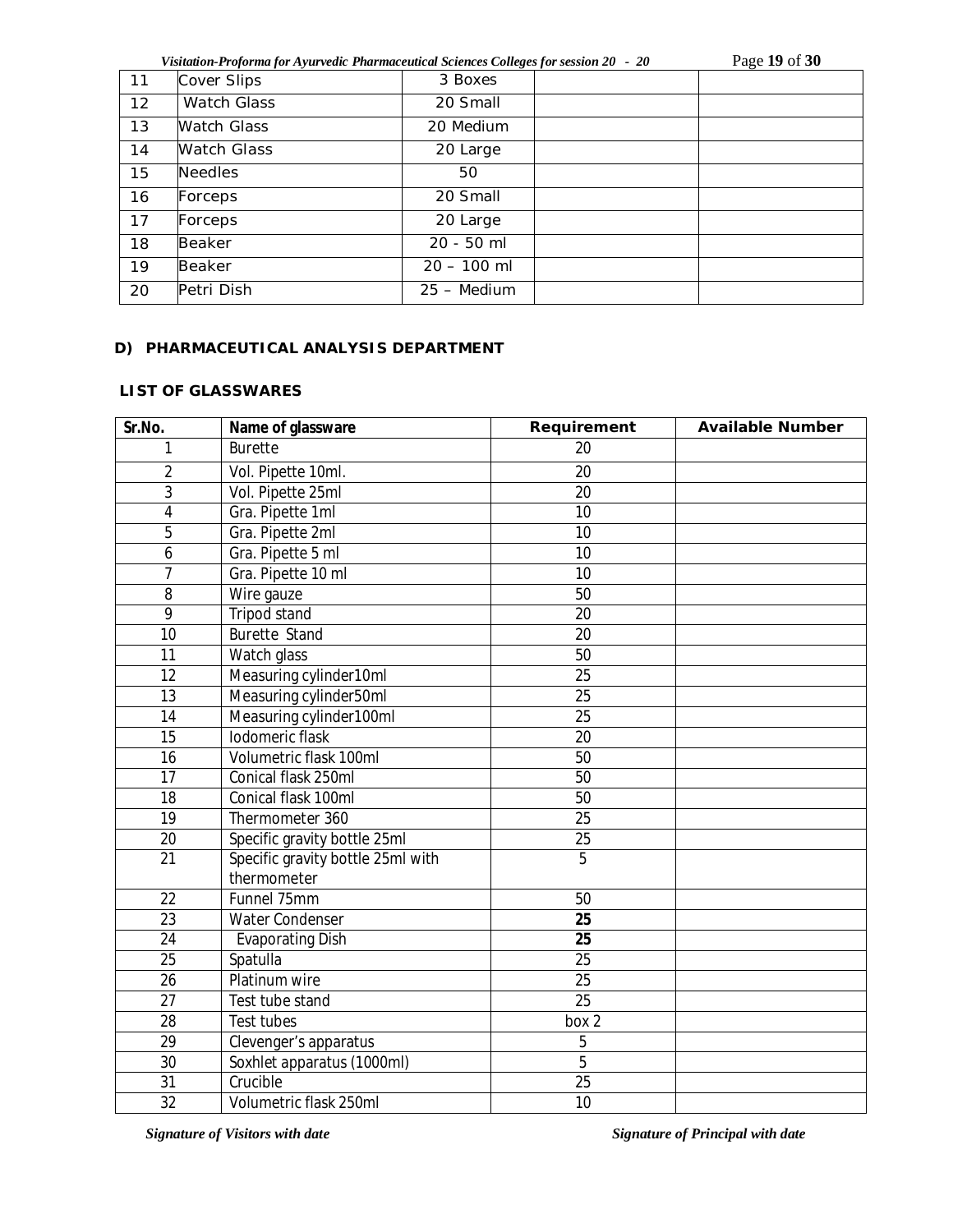| Visitation-Proforma for Ayurvedic Pharmaceutical Sciences Colleges for session 20 - 20 |                       |  | Page 20 of 30 |
|----------------------------------------------------------------------------------------|-----------------------|--|---------------|
| ົາາ                                                                                    | Volumetric flask 10ml |  |               |

## **LIST OF INSTRUMENTS**

| Sr.No. | Name of Instruments                   | Available Nos. | Remarks /<br>Required |
|--------|---------------------------------------|----------------|-----------------------|
| 1      | Hot plate                             |                | 2                     |
| 2      | Digital pH meter                      |                | 2                     |
| 3      | <b>Distillation Unit</b>              |                |                       |
| 4      | Analytical Balances for demonstration |                |                       |
| 5      | Digital balance 10mg sensitivity      |                |                       |
| 6      | Digital Balance (1mg sensitivity)     |                |                       |
| 7      | Water Bath                            |                | 3                     |
| 8      | Muffle Furnace                        |                |                       |
| 9      | <b>Mechanical Stirrers</b>            |                | $\overline{2}$        |
| 10     | Magnetic Stirrers with Thermostat     |                | 2                     |
| 11     | Hot Plate                             |                | 3                     |
| 12     | Pfizer hardness tester                |                | 2                     |
| 13     | Water bath 6 holes                    |                | 3                     |
| 14     | <b>Monsanto Hardness Tester</b>       |                |                       |
| 15     | Monsanto hardness tester              |                | 5                     |
| 16     | <b>Friability Tester</b>              |                |                       |

# **E) PHYSICAL PHARMACY AND PHARMACEUTICS DEPARTMENT**

## **LIST OF GLASSWARES**

| Sr. No         | <b>Name</b>             | Quantity.       | Requirement | Remarks |
|----------------|-------------------------|-----------------|-------------|---------|
| 1              | Stalagmomenometer       |                 | 25          |         |
| $\overline{2}$ | Specific Gravity Bottle |                 | 25          |         |
| 3              | Ostwalds viscometer     |                 | 25          |         |
| 4              | Mortar pastle           | 8 inch Dia      | 20          |         |
| 5              | Beaker                  | 50 ml           | 25          |         |
| 6              | Beaker                  | 100 ml          | 25          |         |
| 7              | <b>Beaker</b>           | 250 ml          | 25          |         |
| 8              | Beaker                  | 500 ml          | 5           |         |
| 9              | Measuring cylinder      | 100 ml          | 25          |         |
| 10             | Measuring cylinder      | 50 ml           | 25          |         |
| 11             | Measuring cylinder      | $10 \mathrm{m}$ | 25          |         |
| 12             | Spatula                 |                 | 30          |         |
| 13             | Tripod stand            | 8 inch          | 20          |         |
| 14             | Funnel                  | 6 inch          | 20          |         |
| 15             | Funnel                  | 4 inch          | 20          |         |
| 16             | Evaporating disc        | 4 inch          | 25          |         |
| 17             | Evaporating disc        | 3 inch          | 25          |         |
| 18             | <b>Bunsen Burner</b>    | 6 inch          | 20          |         |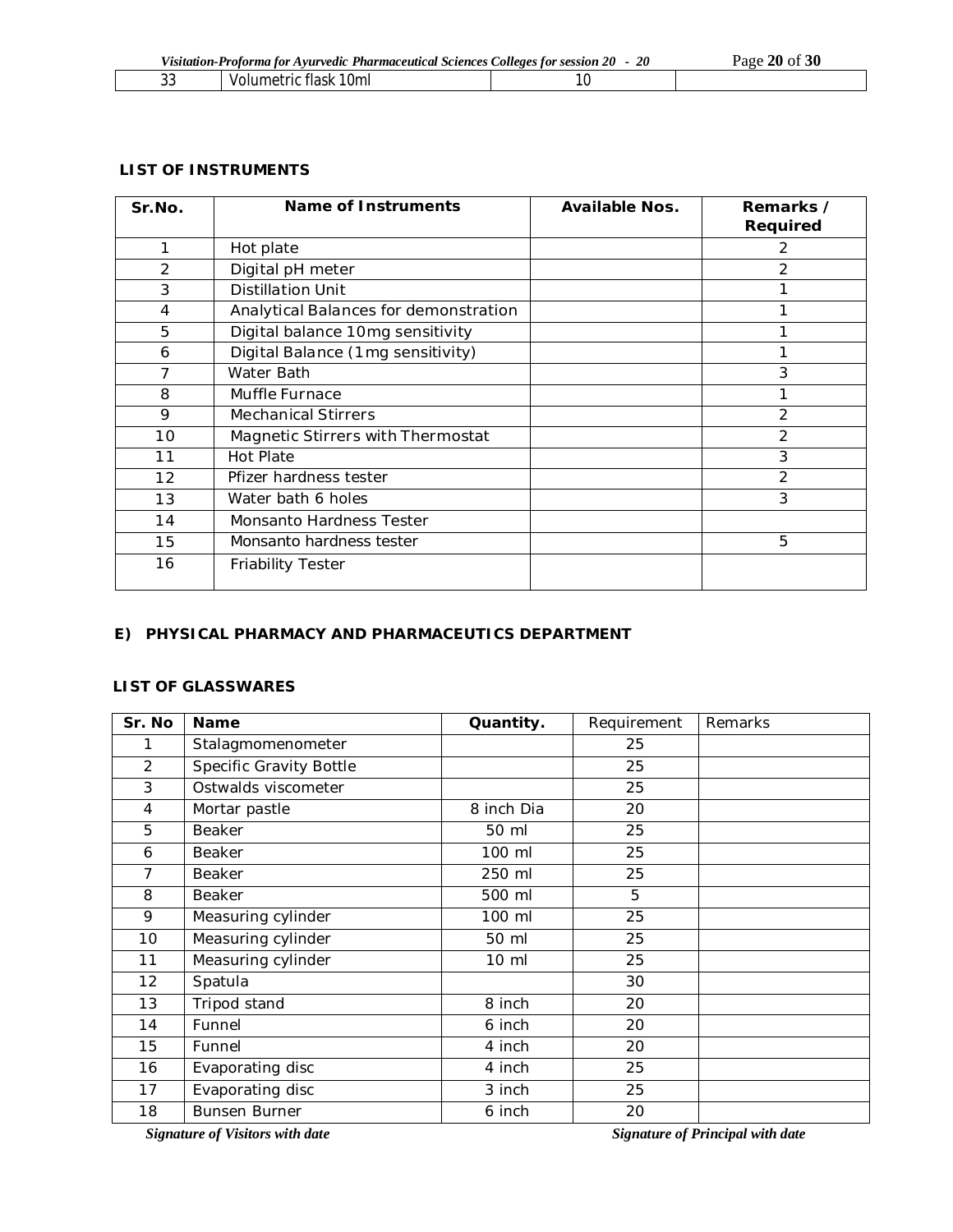|    | Visitation-Proforma for Ayurvedic Pharmaceutical Sciences Colleges for session 20 - 20 |     | Page 21 of 30 |
|----|----------------------------------------------------------------------------------------|-----|---------------|
| 19 | l Test Tube                                                                            | 200 |               |

20 Test Tube stand 25

#### **LIST OF INSTRUMENTS**

| Sr. No.        | <b>INSTRUMENTS</b>                                      | Requiremen     | Remark |
|----------------|---------------------------------------------------------|----------------|--------|
|                |                                                         | t              | S      |
| $\mathbf{1}$   | Weighing balance(4 Digit)                               | 4              |        |
| $\overline{2}$ | Tapping Device for sieves ( Particle size determination | 1              |        |
|                |                                                         |                |        |
| 3              | Vacuum pump 0.5 HP                                      | 1              |        |
| 4              | Digital Balance (0.001 gm capacity)                     | $\overline{2}$ |        |
| 5              | Jacketed vessel (for Semisolid products)                | 1              |        |
| 6              | Water Bath                                              | $\overline{2}$ |        |
| $\overline{7}$ | Digital Viscometer (Cone Plate Viscometer)              | 1              |        |
| 8              | fully automatic Digital Powder Characteristic Tester    | 1              |        |
| 9              | Optical Microscope with Camera Lucida and Monitor       | 1              |        |
|                | Attachment                                              |                |        |
| 10             | Hot Air Oven                                            | 1              |        |
| 11             | Digital Balance (10 mg Variation)                       | 10             |        |
| 12             | Computer (With Internal Lan or WIFI) (2 for staff and   | 3              |        |
|                | 1 for Instrumentation Lab.) with printing facility      |                |        |
| 13             | <b>LCD Projector</b>                                    | 1              |        |
| 14             | <b>LCD Projector Mount</b>                              | 1              |        |
| 15             | Laptop (for 1. LCD projector)                           | 1              |        |
| 16             | UPS for Computer / LCD projector                        | 3              |        |
| 17             | 3 in 1 Printer                                          | 1              |        |
| 18             | Scott Volumeter (Powder bulk density volumeter)         | 5              |        |
| 19             | Software for Partical size analyzer                     | 1              |        |
| 20             | Automated Tablet Testing System (for W, T, L, H)        | 1              |        |
| 21             | 21 CFR Part 11 compliant and LIMS capable software      | 1              |        |
|                | for Tablet testing System                               |                |        |

# **F) MICROBIOLOGY DEPARTMENT**

# **LIST OF GLASSWARES**

| Sr. No. | Name of Glassware                | Quantity |
|---------|----------------------------------|----------|
| 1.      | Flask 50 ml                      | 6        |
| 2.      | Flask 100 ml                     | 6        |
| 3.      | Flask 250 ml                     | 12       |
| 4.      | Flask 500 ml                     | 6        |
| 5.      | Test tube                        | 200      |
| 6.      | Sugar tube                       | 100      |
| 7.      | Glass pipettes 10ml, 5 ml, 1 ml  | 20 each  |
| 8.      | Measuring cylinder 50 ml, 100 ml | 5 each   |
| 9.      | Glass beaker 250 ml,500 ml       | 5 each   |
| 10.     | Glass slide                      | 2 box    |
| 11      | Cavity slide                     | 1 box    |
| 12.     | Glass spreader                   | 10       |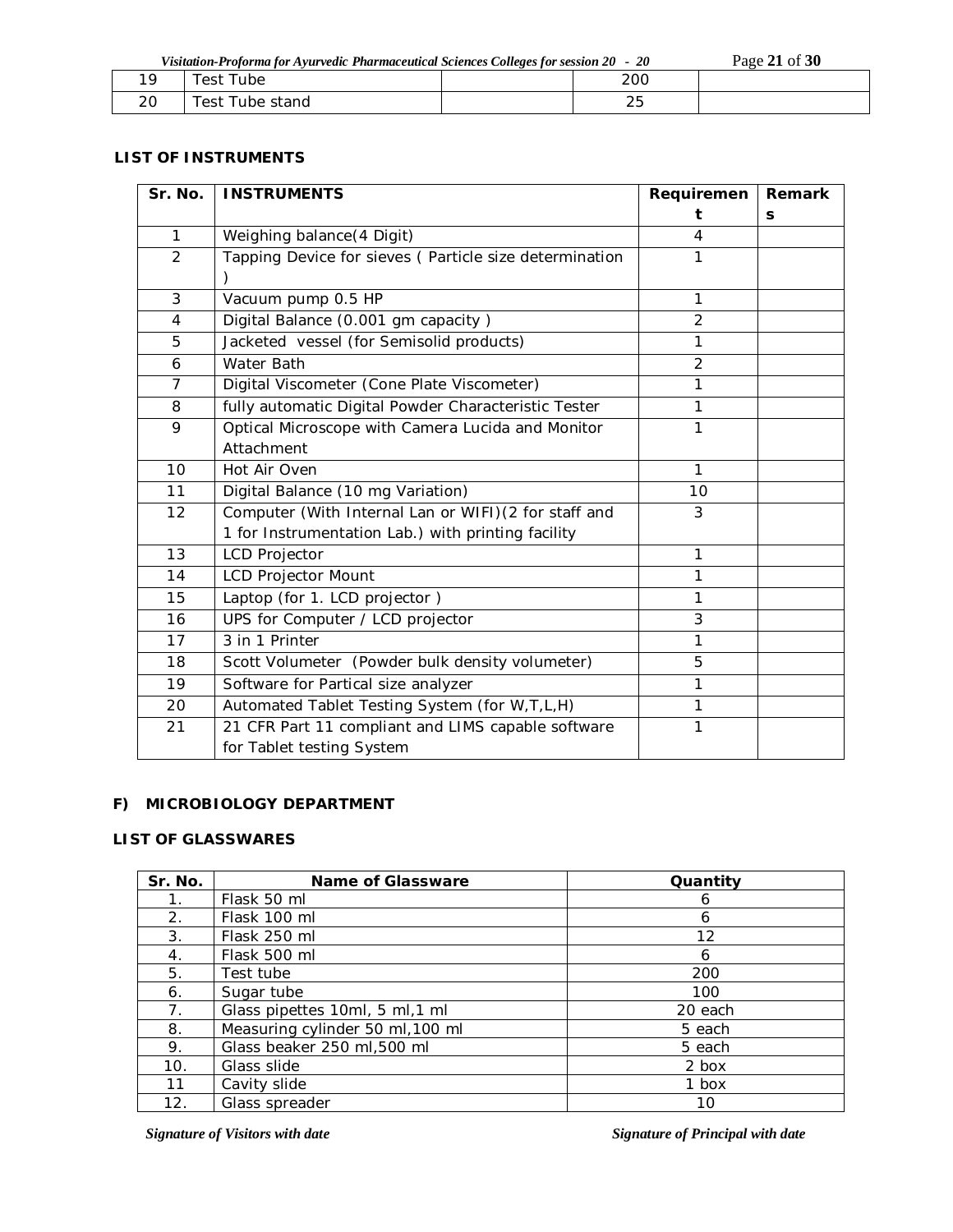*Visitation-Proforma for Ayurvedic Pharmaceutical Sciences Colleges for session 20 - 20* Page **22** of **30**

|                |                                                                           | ื่⊂            |
|----------------|---------------------------------------------------------------------------|----------------|
| 13.            | L spreader                                                                | 1 box          |
| 14.            | Cover slip                                                                | 2 box          |
|                | Other requirements                                                        |                |
|                | Cup borer                                                                 | 1 set          |
| 2.             | Wire loop                                                                 | 10 pieces      |
| 3.             | Cotton                                                                    | 5 roles        |
| 4.             | Tripod stand with wire gose                                               | 5 each         |
| 6.             | Auto pipette(5-50 µl), (20-200 µl), (100-<br>$1000 \mu l$ , $(1-5 \mu l)$ | 2/ each range  |
|                |                                                                           |                |
| 7 <sub>1</sub> | Tips of all range                                                         | 2 packets each |
| 8.             | Tip box of 1ml & 500 µl tips                                              | 2 box each     |

# **LIST OF INSTRUMENTS**

# **Essential Requirement**

| Sr. No.        | Name of Instrument      | Quantity      |
|----------------|-------------------------|---------------|
| $\mathbf{1}$ . | Compound Microscope     | <b>Min 20</b> |
| 2.             | Autoclave               | 2             |
| 3.             | Orbital shaker          |               |
| 4.             | <b>Burner</b>           | Min 6         |
| 5.             | Water bath              |               |
| 6.             | Gas cylinder            |               |
| 7.             | Digital balance machine |               |
| 8.             | Spectrophotometer       |               |
| 9.             | Colorimeter             |               |
| 10.            | Hot air oven            |               |
| 11.            | Refrigerator            |               |
| 12.            | pH meter                | າ             |

# **Desirable Requirement**

| Sr. No. | Name of Instrument      | Quantity |
|---------|-------------------------|----------|
|         | Laminar air flow        |          |
|         | Hot plate               |          |
|         | Incubator               |          |
|         | Incubator with humidity |          |

# **G) BIOCHEMISTRY DEPARTMENT**

## **LIST OF GLASSWARES**

| Sr. No.        | Name of Glassware                                   | Quantity |
|----------------|-----------------------------------------------------|----------|
| 1.             | Flask 50 ml                                         | 6        |
| 2.             | Flask 100 ml                                        | 6        |
| 3.             | Flask 250 ml                                        | 12       |
| 4.             | Flask 500 ml                                        | 6        |
| 5.             | Test tube                                           | 200      |
| 6.             | Glass pipettes 10ml, 5 ml, 2 ml,                    | 20 each  |
|                | $1 \text{ ml}$                                      |          |
| 7 <sub>1</sub> | Measuring cylinder 50 ml, 100 ml, 250 ml,<br>500 ml | 10 each  |
|                |                                                     |          |
| 8.             | Graduated Beaker 50 ml, 100 ml, 250                 | 20 each  |
|                | ml,500 ml                                           |          |
| 9.             | Burette 50 ml                                       | 20       |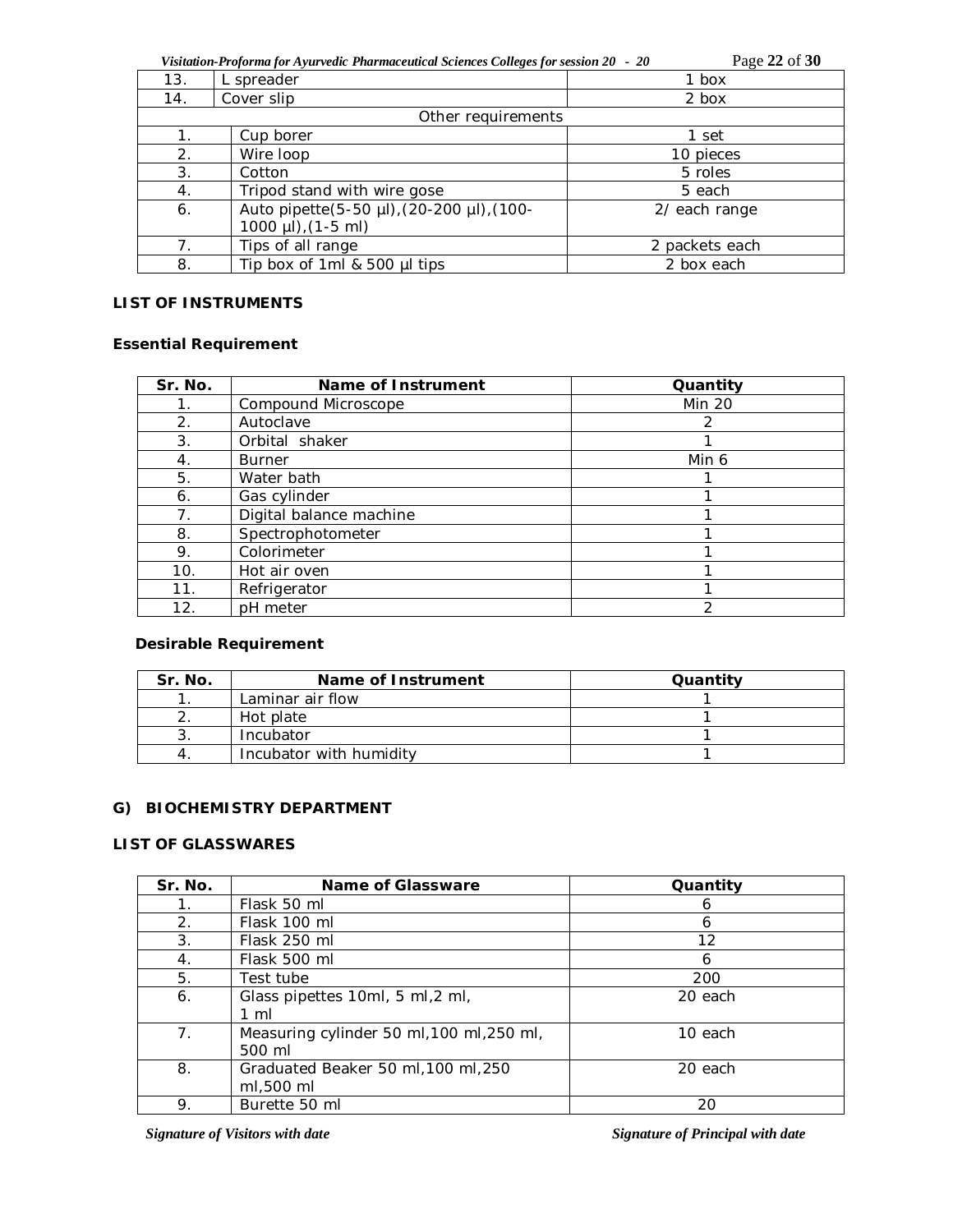*Visitation-Proforma for Ayurvedic Pharmaceutical Sciences Colleges for session 20 - 20* Page **23** of **30**

| 10. | Volumetric flask 100 ml, 250 ml, 500 ml   | 20 each        |
|-----|-------------------------------------------|----------------|
|     | Other requirements                        |                |
|     | Tripod stand with wire gauze              | 5 each         |
| 2.  | Auto pipette(5-50 µl), (20-200 µl), (100- | 2/ each range  |
|     | 1000 $\mu$ I), (1-5 ml)                   |                |
| 3.  | Tips of all range                         | 2 packets each |
|     | Tip box of 1ml & 500 µl tips              | 2 box each     |
|     |                                           |                |

# **LIST OF INSTRUMENTS**

## **Essential Requirement**

| Sr. No. | Name of Instrument          | Quantity |
|---------|-----------------------------|----------|
|         | Digital colorimeter         |          |
| 2.      | Spectrophotometer           |          |
| 3.      | Refrigerator                |          |
|         | Water bath                  |          |
| 5.      | High speed centrifuge       |          |
| 6.      | Digital balance             |          |
|         | Gel Electrophoresis Chamber |          |
| 8.      | pH meter                    |          |

## **Desirable Requirement**

| Sr. No. | Name of Instrument | Quantity |
|---------|--------------------|----------|
| J.      | Vortex mixture     |          |
|         | Hot air oven       |          |
|         | Incubator          |          |

# **LIST OF CHEMICALS**

### **A) DRAVYGUNA**

| Sr.No. | Name of chemical | Pack size ml/gm | Available |
|--------|------------------|-----------------|-----------|
|        | Formalin         | 5 lit           |           |
|        | Ethyl Alcohol    | 2 lit           |           |
| 3.     | Acetic acid      | 2 lit           |           |
|        | Glycerine        | 200 ml          |           |

# **B) PHARMACOGNOSY DEPARTMENT**

| Sr. No. | <b>Chemicals</b> | Minimum Requirments | Available<br>Nos. | Remarks /<br>Required |
|---------|------------------|---------------------|-------------------|-----------------------|
|         | Phloroglucinol   | 2 Packs             |                   |                       |
| 2       | HCI              | 500 ml              |                   |                       |
| 3       | Chloral Hydrate  | 1 Kg.               |                   |                       |
|         | Iodine Solution  | 500 ml              |                   |                       |
| 5       | Sudan III        | 500 ml              |                   |                       |
| 6       | Ruthenium Red    | 1 gm                |                   |                       |
|         | $H_2SO_4$        | 500 ml              |                   |                       |
| 8       | HNO <sub>3</sub> | 500 ml              |                   |                       |
| 9       | Lactophenol      | 500 ml              |                   |                       |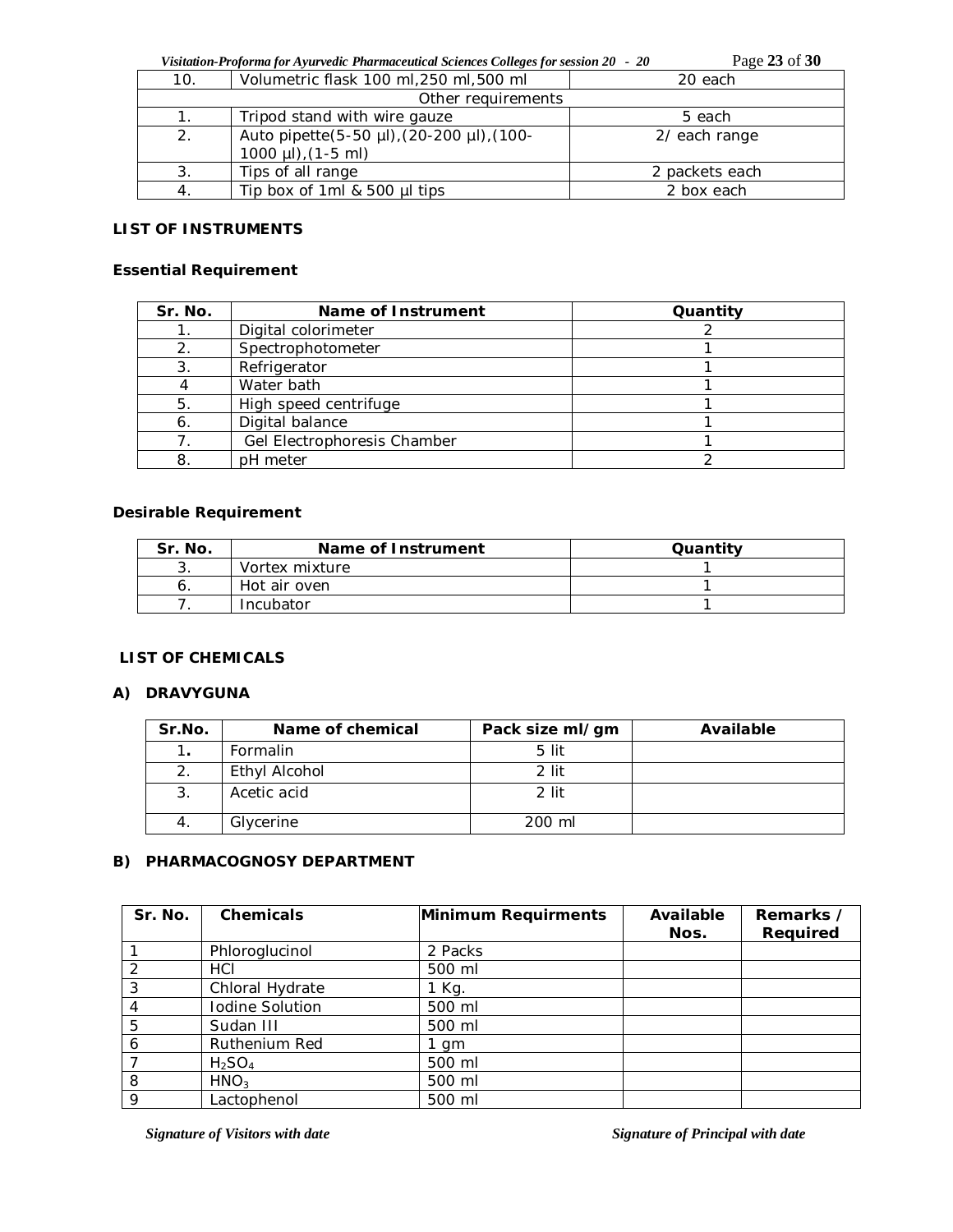*Visitation-Proforma for Ayurvedic Pharmaceutical Sciences Colleges for session 20 - 20* Page **24** of **30**

| 10              | Petrolium Ether Light | 1 Ltr. |  |
|-----------------|-----------------------|--------|--|
| 11              | Resorcinol            | 100 gm |  |
| 12              | <b>Borax</b>          | 100 gm |  |
| 13              | $H_2O_2$              | 500 ml |  |
| 14              | Fehling's I           | 500 ml |  |
| 15              | Fehling's II          | 500 ml |  |
| 16              | Methanol              | 1 Ltr  |  |
| 17              | Chloroform            | 500 ml |  |
| 18              | Acetic Acid           | 500 ml |  |
| 19              | $a$ – napthol         | 500 gm |  |
| 20              | Molisch's Reagent     | 500 ml |  |
| 21              | Formaldehyde          | 5 Ltr  |  |
| 22              | Lead subacetate       | 500 ml |  |
| $\overline{23}$ | Lead acetate          | 500ml  |  |

#### **C) PHARMACEUTICAL ANALYSIS DEPARTMENT**

| Sr.No.         | Name of chemical               | Pack size ml/gm | Available<br>Nos. | <b>Remarks</b><br>Required |
|----------------|--------------------------------|-----------------|-------------------|----------------------------|
| 1              | Phenolphthalein indicator      | 50gm            |                   |                            |
| $\overline{2}$ | Potassium hydroxide            | 500gm           |                   |                            |
| 3              | Carbon tetrachloride,          | $1.5$ lit       |                   |                            |
| $\overline{4}$ | Silver nitrate LR              | 50gm            |                   |                            |
| 5              | Ammonium hydroxide             | 500gm           |                   |                            |
| 6              | Acetone                        | $2.5$ lit.      |                   |                            |
| 7              | Potassium iodine solution (KI) | 500gm           |                   |                            |
| 8              | Sodium thiosulphate            | 250gm           |                   |                            |
| 9              | <b>Starch Powder</b>           | 250gm           |                   |                            |
| 10             | Conc. HCI                      | $2.5$ lit       |                   |                            |
| 11             | Sodium hydroxide               | 500gm           |                   |                            |
| 12             | ammonium hydroxide             | 250gm           |                   |                            |
| 13             | Ferric chloride                | 250gm           |                   |                            |
| 14             | lead acetate                   | 250gm           |                   |                            |
| 15             | Ammonium hydroxide             | 250gm           |                   |                            |
| 16             | Potassium ferricyanide         | 250gm           |                   |                            |
| 17             | Potassium hydroxide            | $250$ gm        |                   |                            |
| 18             | Mayer's reagent,               | 125ml           |                   |                            |
| 19             | Picric acid                    | <b>125ml</b>    |                   |                            |
| 20             | Wagner's reagent               | 125ml           |                   |                            |
| 21             | Dragendroff's reagent,         | 125ml           |                   |                            |
| 22             | Conc. Sulphuric acid           | $2.5$ lit       |                   |                            |
| 23             | Ferric ammonium sulphate       | 250gm           |                   |                            |
| 24             | Chloroform                     | $1.5$ lit       |                   |                            |
| 25             | Ammonium thiocyanate           | 250gm           |                   |                            |
| 33             | Potassium paramagnet           | 50gm            |                   |                            |
| 34             | Methyl orange indicator        | 25gm            |                   |                            |
| 35             | Ammonium oxalate               | 250gm           |                   |                            |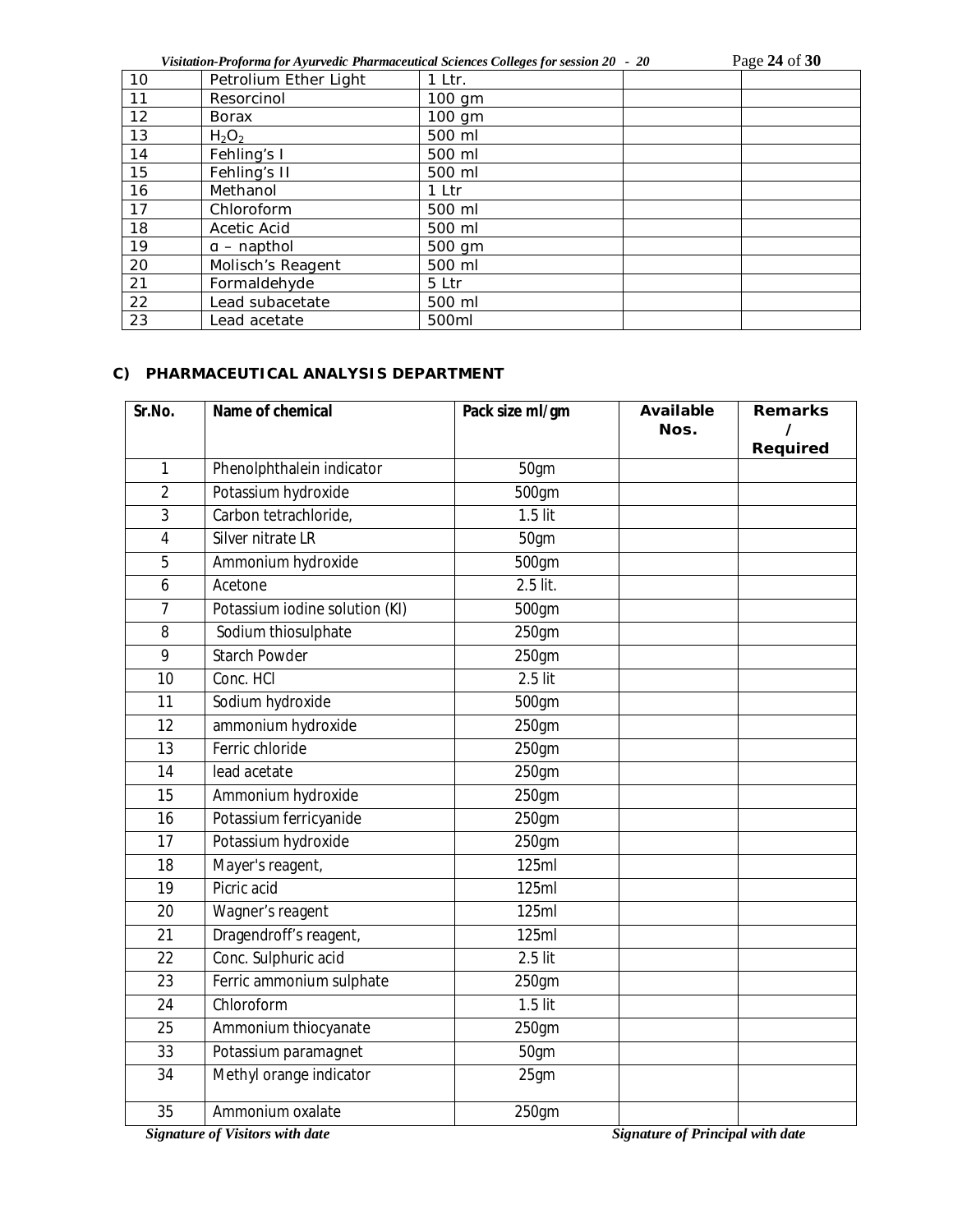*Visitation-Proforma for Ayurvedic Pharmaceutical Sciences Colleges for session 20 - 20* Page **25** of **30**

| 36 | FAS indicator (Ferric ammonium | 25gm      |  |
|----|--------------------------------|-----------|--|
|    | sulphate)                      |           |  |
| 37 | Ferrous sulphate               | 250gm     |  |
| 38 | Conc. $HNO3$                   | $2.5$ lit |  |
| 39 | lodine monochloride (Wiji's    | $1.5$ lit |  |
|    | solution)                      |           |  |
| 40 | Ethanol                        | 2.5 lit   |  |
| 41 | Methanol                       | $2.5$ lit |  |
| 42 | Isopropyl alcohol              | $1.5$ lit |  |
| 43 | Diethyl ether                  | $2.5$ lit |  |
| 44 | Ferrous sulphate               | 500gm     |  |
| 45 | Kaolin powder                  | 250gm     |  |

## **D) PHYSICAL PHARMACY AND PHARMACEUTICS**

| sr. No.                 | <b>CHEMICALS</b>              | Pack Size ml / | <b>Piece</b>             |
|-------------------------|-------------------------------|----------------|--------------------------|
|                         |                               | Gm             |                          |
| 1                       | Acetone                       | 2.5litre       | 1                        |
| $\overline{2}$          | Acacia                        | 500            | $\mathbf{1}$             |
| $\overline{3}$          | Acetone                       | 500            | 1                        |
| $\overline{\mathbf{4}}$ | Arachis oil                   | 500            | $\overline{c}$           |
| 5                       | Bantonite                     | 250            | 1                        |
| 6                       | Benzene                       | 500            | 1                        |
| $\overline{7}$          | Benzoic Acid                  | 500            | $\mathbf{1}$             |
| 8                       | <b>Butyl Acetate</b>          | 500            | 1                        |
| $\overline{9}$          | Calcium carbonate             | 500            | 6                        |
| 10                      | Calcium Chloride              | 500            | 1                        |
| 11                      | Chloroform                    | 500            | 1                        |
| 12                      | Dextrose                      | 500            | 3                        |
| 13                      | Disodium Citrate              | 500            | 1                        |
| 14                      | <b>Ethyl Acetate</b>          | 500            | $\mathbf{1}$             |
| 15                      | <b>Ethyl Cellulose</b>        | 500            | 1                        |
| 16                      | Glycerine                     | 500            | $\overline{\mathcal{A}}$ |
| 17                      | Iso-propyl Alcohol (LR grade) | 500            | 3                        |
| 18                      | Lactose                       | 500            | $\overline{2}$           |
| 19                      | m-Cresol                      | 500            | $\overline{2}$           |
| 20                      | Menthol                       | 100            | 1                        |
| 21                      | Methanol                      | $2.5$ lit      | $\overline{2}$           |
| 22                      | Oleic Acid                    | 500            | 1                        |
| 23                      | SLS (powder)                  | 500            | 1                        |
| 24                      | Sodium Bicarbonate            | 500            | $\overline{2}$           |
| 25                      | Sodium Carbonate              | 500            | $\overline{\mathcal{A}}$ |
| 26                      | Sodium Chloride               | 500            | 1                        |
| 27                      | Sodium Sulphide               | 500            | 1                        |
| 28                      | Span 2000                     | 500            | 1                        |
| 29                      | Span 8000                     | 500            | 1                        |
| 30                      | Starch Powder                 | 500            | $\overline{3}$           |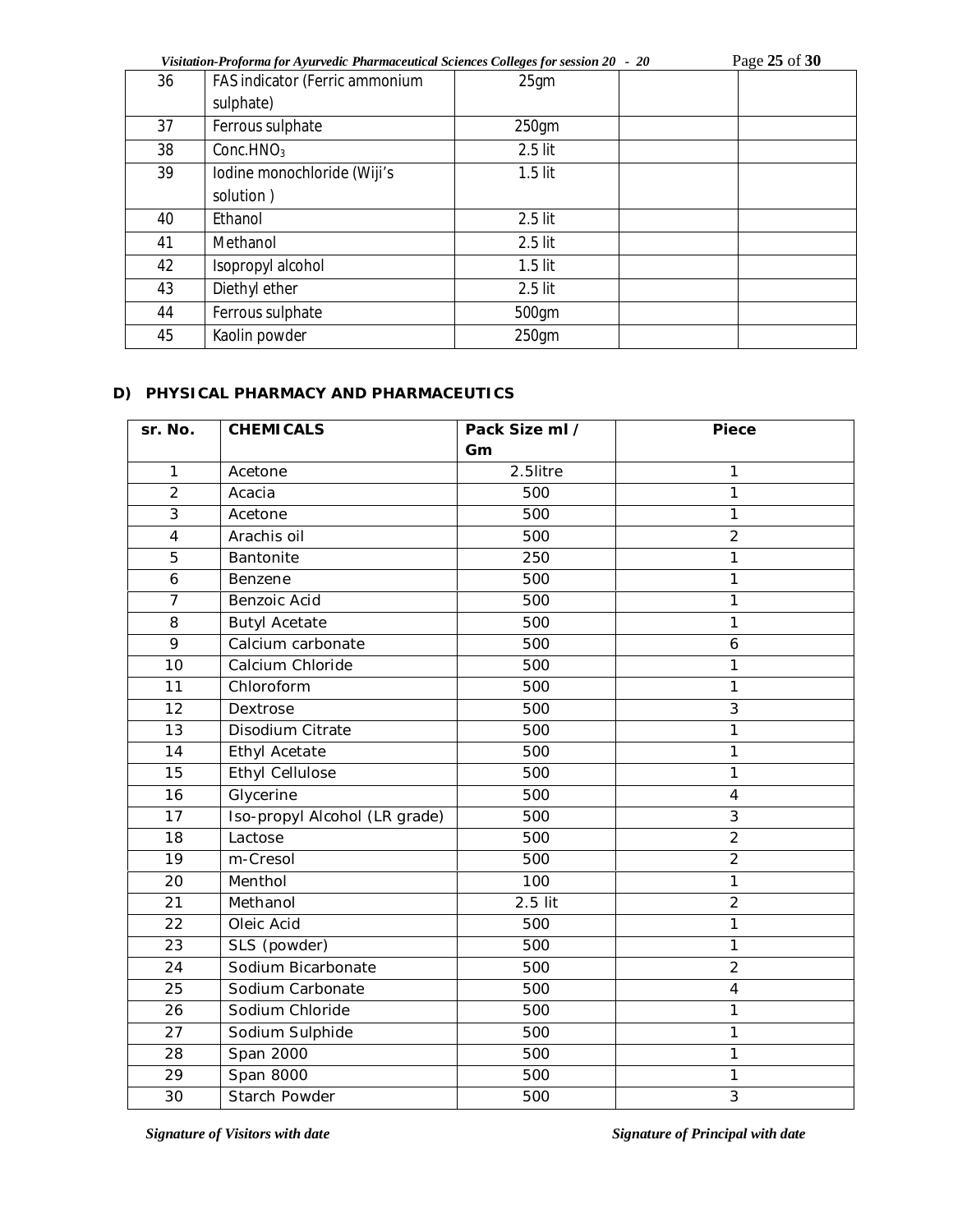| Visitation-Proforma for Ayurvedic Pharmaceutical Sciences Colleges for session 20 - 20 |                    |        | Page 26 of 30 |  |
|----------------------------------------------------------------------------------------|--------------------|--------|---------------|--|
| 31                                                                                     | Stearic Acid       | 500    |               |  |
| 32                                                                                     | Stearyl alcohol    | 500    |               |  |
| 33                                                                                     | Sucrose (LR Grade) | 500    | 2             |  |
| 34                                                                                     | Talc               | 500    | 2             |  |
| 35                                                                                     | Titanium dioxide   | 500    |               |  |
| 36                                                                                     | Tolune             | 500    | 2             |  |
| 37                                                                                     | Tragakanth Gum     | 500    |               |  |
| 38                                                                                     | Tween 20           | 500    |               |  |
| 39                                                                                     | Tween 80           | 500    |               |  |
| 40                                                                                     | zinc oxide         | 500 gm |               |  |

# **E) MICROIOLOGY DEPARTMENT**

| Sr. No.           | Name of Media                         | Quantity | Req. Quantity  |
|-------------------|---------------------------------------|----------|----------------|
| 1.                | Nutrient agar                         | 250 gm   | $\overline{2}$ |
| $\overline{2}$ .  | Nutrient broth                        | 250 gm   | $\overline{2}$ |
| 3.                | Saubaurase dextrose broth             | 250 gm   | $\overline{2}$ |
| 4.                | Potato extract broth                  | 250 gm   | $\overline{2}$ |
| 5.                | Peptone                               | 250 gm   | 1              |
| 6.                | Yeast extract                         | 250 gm   | 1              |
| 7.                | Agar Agar powder                      | 250 gm   | $\overline{2}$ |
| 8.                | Mac-conkey agar                       | 250 gm   | $\mathbf{1}$   |
| 9.                | Simmon citrate agar                   | 250 gm   | 1              |
| 10.               | Eosine methylene blue agar (EMB agar) | 250 gm   | 1              |
| 11.               | Isopropyl alcohol (LR grade)          | 500 ml   | 1              |
| 12.               | Crystal violet                        | 100 gm   | $\overline{2}$ |
| $\overline{13}$ . | Methylene blue                        | 100 gm   | $\overline{2}$ |
| 14.               | Nigrosine black stain (10%)           | 100 ml   | $\overline{2}$ |
| 15.               | Gram's iodine                         | 100 gm   | $\overline{2}$ |
| 16.               | Paraffin strip to cover Petri plate   | ------   | 1 role         |
| 17.               | Acetone                               | 500 ml   | 1              |
| 18.               | Safranin                              | 100 gm   | $\overline{2}$ |
| 19.               | Ziehl's carbol fuchsin                | 100 gm   | $\overline{2}$ |
| 20.               | Malachite green                       | 100 gm   | $\overline{2}$ |
| 21.               | Copper sulphate                       | 500 gm   | 1              |
| 22.               | Potassium permanganate                | 500 gm   | 1              |
| 23.               | Chloroform                            | 500 ml   | $\overline{1}$ |
| 24.               | Albert's stain                        | 100 ml   | $\overline{2}$ |
| 25.               | Lygol's iodine                        | 100 gm   | $\overline{2}$ |
| 26.               | Tannic acid                           | 100 ml   | $\overline{2}$ |
| 27.               | Congo red                             | 100 gm   | $\overline{2}$ |
| 28.               | Xylene                                | 500 ml   | 1              |
| 29.               | Methanol                              | 500 ml   | 1              |
| 30.               | Ethanol                               | 500 ml   | 1              |
| 31.               | HCI                                   | 500 ml   | 1              |
| 32.               | <b>H2SO4</b>                          | 500 ml   | 1              |
| 33.               | Chloroform                            | 500 ml   | $\mathbf{1}$   |
| 34.               | Methyl red                            | 100 gm   | $\overline{2}$ |
| 35.               | Potassium iodide                      | 100 gm   | $\overline{2}$ |

# **F)BIOCHEMISTRY DEPARTMENT**

| Sr. No. | Name of chemical                       | Quantity                                |
|---------|----------------------------------------|-----------------------------------------|
|         | <b>Signature of Visitors with date</b> | <b>Signature of Principal with date</b> |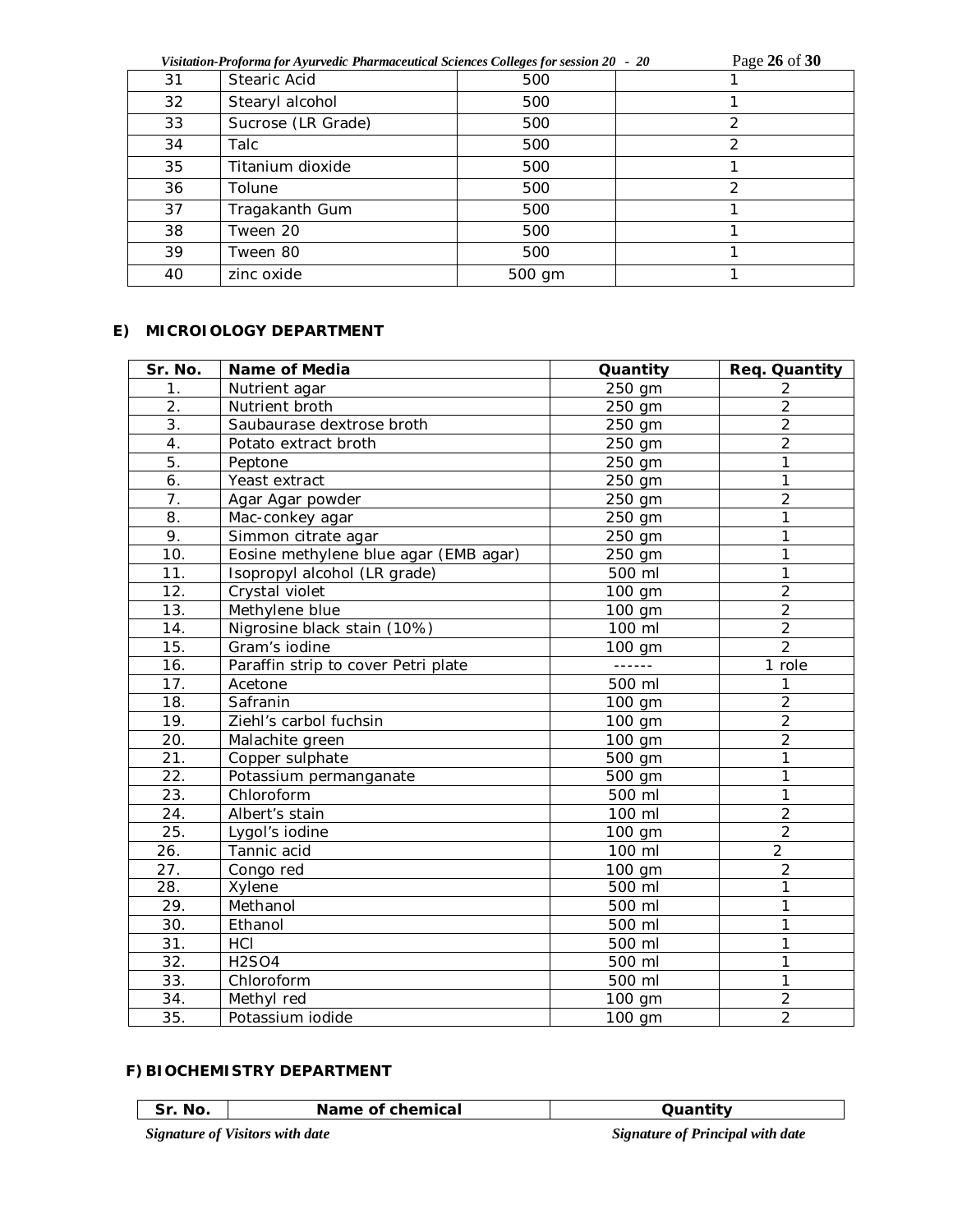| Visitation-Proforma for Ayurvedic Pharmaceutical Sciences Colleges for session 20 - 20 | Page 27 of 30 |
|----------------------------------------------------------------------------------------|---------------|
|----------------------------------------------------------------------------------------|---------------|

| 1.               | Sodium potassium tartarate | 500 gms              |
|------------------|----------------------------|----------------------|
| $\overline{2}$ . | Ammonium molybdate         | 100 gms              |
| 3.               | Sodium tungstate           | $100$ gms            |
| $\overline{4}$ . | Cholesterol                | 25 gms               |
| 5.               | Diacetyl monoxime          | 100 gms              |
| 6.               | Thio semi carbazide        | 100 gms              |
| 7.               | Sulphanilic acid           | 100 gms              |
| 8.               | Urea                       | 500 gms              |
| 9.               | Sodium arsenate            | 100 gms              |
| 10.              | Potassium ferrycynide      | 25 gms               |
| 11.              | Succinic acid              | 500 gms              |
| 12.              | Bromocresol green          | 25 gms               |
| 13.              | Phosphotungstic acid       | 100 gms              |
| 14.              | Ferric chloride            | 500 gms              |
| 15.              | Acetic acid                | 500 ml               |
| 16.              | o- toluidine               | 500 ml               |
| 17.              | Phenol reagent             | 500 ml               |
| 18.              | L- aspartic acid           | 25 gms               |
| 19.              | a ketoglutarate            | 25 gms               |
| 20.              | Creatinine                 | 25 gms               |
| 21.              | Phenolphthelein            | 500 gms              |
| 22.              | Methanol                   | 500 ml               |
| 23.              | Sodium sulphate            | 500 gms              |
| 24.              | Copper sulphate            | 500 gms              |
| 25.              | Sodium bicarbonate         | 500 gms              |
| 26.              | Dextrose                   | 500 gms              |
| 27.              | Sodium benzoate            | 500 gms              |
| 28.              | Sodium nitrate             | 500 gms              |
| 29.              | Sodium hydroxide pellets   | 500 gms              |
| 30.              | Diethyl ether              | 500 ml               |
| 31.              | Sulphosalicylic acid       | 500 gms              |
| 32.              | Sodium carbonate           | 100 gms              |
| 33.              | HCI                        | 500 ml               |
| 34.              | Sulphuric acid             | 500 ml               |
| 35.              | Topffer's reagent          | 500 ml               |
| 36.              | Potassium permanganate     | 100 gms              |
| 37.              | Sodium chloride            | 100 gms              |
| 38.              | EDTA powder                | 25 gms               |
| 39.              | Acetone                    | 500 ml               |
| 40.              | Ammonium oxalate           | $\overline{5}00$ gms |
| 41.              | Brij 35                    | 500 gms              |
| 42.              | Picric acid                | $\overline{5}00$ gms |
| 43.              | Orthophosphoric acid       | 500 ml               |
| 44.              | Bovine albumin             | 5 gms                |
| 45.              | Ammonium chloride          | $\overline{5}00$ gms |
| 46.              | Orcinol reagent            | 100 gms              |
| 47.              | Copper acetate             | 500 gms              |
| 48.              | Benedict's solution        | 500 ml               |
| 49.              | Copper sulphate            | $\overline{5}00$ gms |
| 50.              | Barbaturic acid            | 500 gms              |
| 51.              | Acetic acid                | 500 ml               |
| 52.              | Phenyl hydrazine           | $\frac{1}{100}$ gms  |
| 53.              | Sodium azide               | 100 gms              |
| 54.              | Thio urea                  | 500 gms              |
| 55.              | Thimol crystals            | 100 gms              |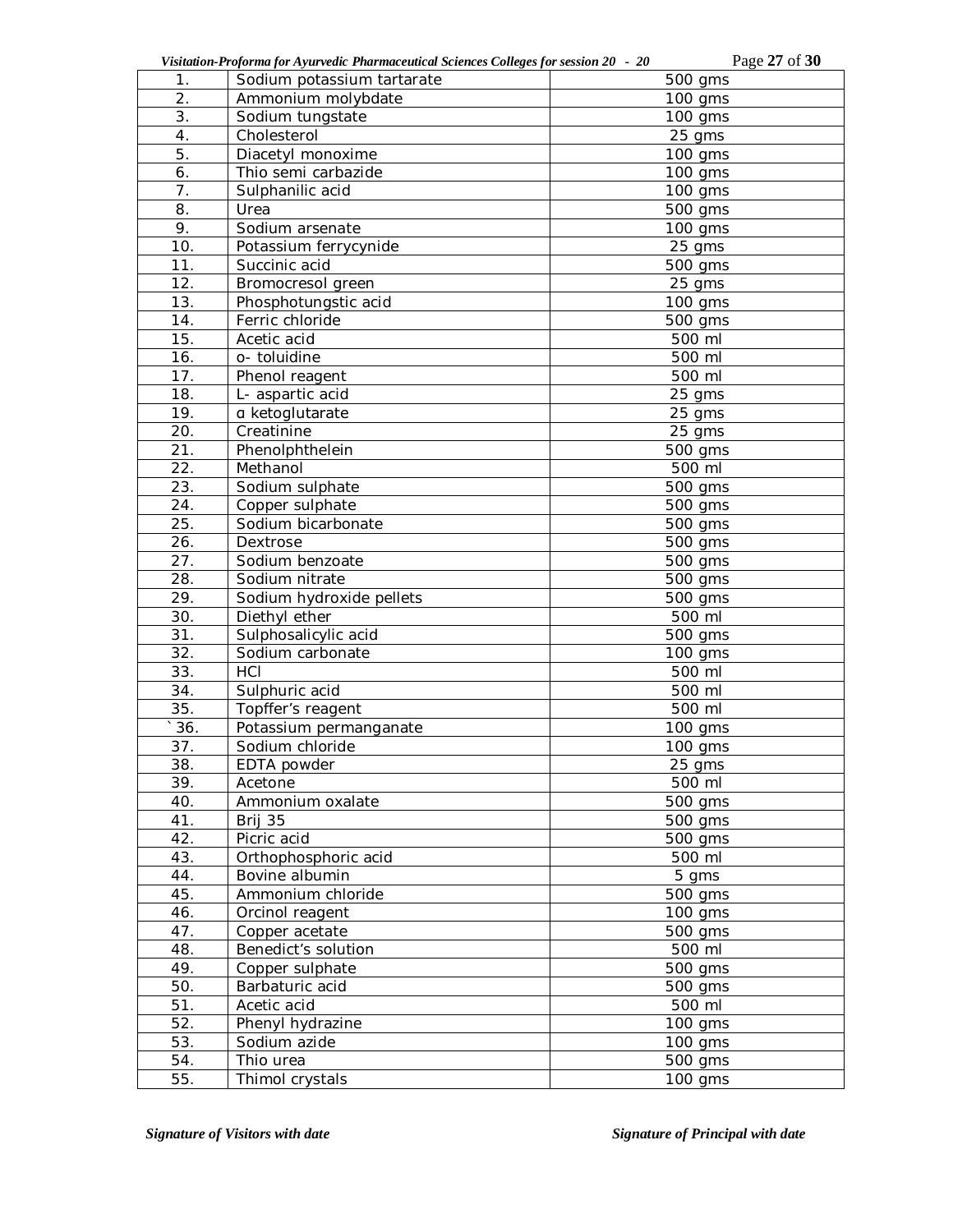Pass Port Size Photograph (To be attested by

Principal)

#### **ANNEXURE VI**

#### **NOTARISED AFFIDAVIT TO BE FILLED UP BY NEWLY APPOINTED TEACHERS AFTER LAST VISITATION IN THE GIVEN FORMAT**

| Sr.<br>No.     | <b>Information of Teacher</b>                              | To be filled up by Teacher |           |           |         |
|----------------|------------------------------------------------------------|----------------------------|-----------|-----------|---------|
| $\mathbf{1}$ . | Name of the Teacher (Sur Name- First<br>Name- Middle Name) |                            |           |           |         |
| 2.             | Change of Name (if Applicable after<br>marriage)           |                            |           |           |         |
| 3.             | Date of Birth ( dd / mm / yyyy )<br>(xx/xx/xxxx)           |                            |           |           |         |
| 4.             | UG Qualification (University & year)                       | Year                       |           |           |         |
|                |                                                            | Name of                    |           |           |         |
|                |                                                            | the                        |           |           |         |
|                |                                                            | University                 |           |           |         |
| 5.             | PG Qualification with subject (University &                | Subject                    |           |           |         |
|                | year) of completion                                        | Year                       |           |           |         |
|                |                                                            | Name of                    |           |           |         |
|                |                                                            | the                        |           |           |         |
|                |                                                            | University                 |           |           |         |
| 6.             | Ph.D (if applicable)                                       | Subject                    |           |           |         |
|                |                                                            | Year                       |           |           |         |
|                |                                                            | Name of                    |           |           |         |
|                |                                                            | the                        |           |           |         |
|                |                                                            | University                 |           |           |         |
| 7 <sub>1</sub> | Post wise details of Experience in                         | <b>Duration</b>            | Departme  | Designati | Name of |
|                | chronological order (* Date, Month and Year                | (dd/mm/y                   | nt        | on        | the     |
|                | wise experience should be mentioned)                       | yyy)                       | (Subject) |           | college |
|                |                                                            | to                         |           |           |         |
|                |                                                            | (dd/mm/y                   |           |           |         |
|                |                                                            | <u>yyy)</u>                |           |           |         |
|                |                                                            |                            |           |           |         |
|                |                                                            |                            |           |           |         |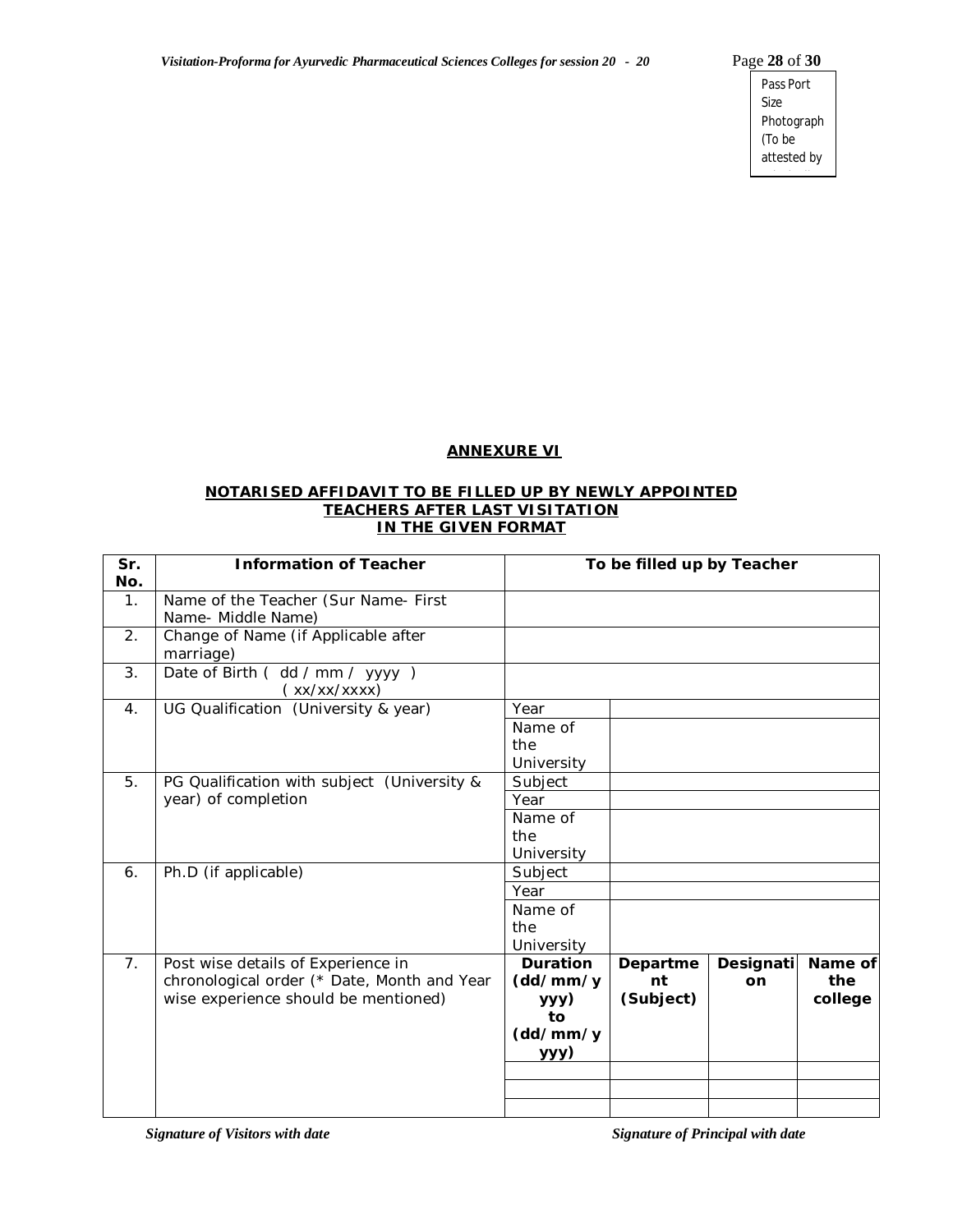| Visitation-Proforma for Ayurvedic Pharmaceutical Sciences Colleges for session 20 - 20 | Page 29 of 30 |
|----------------------------------------------------------------------------------------|---------------|
|                                                                                        |               |

| 8.  | Present working Department (Subject)     |                                  |                            |  |  |  |
|-----|------------------------------------------|----------------------------------|----------------------------|--|--|--|
| 9.  | Present Designation                      |                                  |                            |  |  |  |
| 10. | Nature of present appointment            |                                  |                            |  |  |  |
|     |                                          | (regular/contractual/deputation) |                            |  |  |  |
| 11. |                                          | Name of present working college  |                            |  |  |  |
| 12. | Permanent Residential Address            |                                  |                            |  |  |  |
| 13. | Local Residential Address                |                                  |                            |  |  |  |
| 14. | State Board/ Council Registration detail |                                  | <b>Registration Number</b> |  |  |  |
|     |                                          |                                  | Name of State Board        |  |  |  |
| 15. | Bank detail                              |                                  | Salary Account Number      |  |  |  |
|     |                                          |                                  | Name and Branch of         |  |  |  |
|     |                                          |                                  | Bank                       |  |  |  |
| 16. | Contact                                  | Mobile Number                    |                            |  |  |  |
|     | Number                                   | Residence Number                 |                            |  |  |  |
|     |                                          | Email ID                         |                            |  |  |  |

I hereby solemnly affirm that the above information is correct as per my record and knowledge. I further affirm that if any information given in this affidavit is found to be incorrect/ false, I shall be liable to be any disciplinary action.

Date:

# **Signature of Deponent/ Teacher**

I hereby solemnly affirm that the above information is correct as per my record and knowledge. I further affirm that if any information given in this affidavit is found to be incorrect/ false, I have no objection for any disciplinary action against the concerned teacher and myself.

Date:

# **Signature of Principal with Stamp**